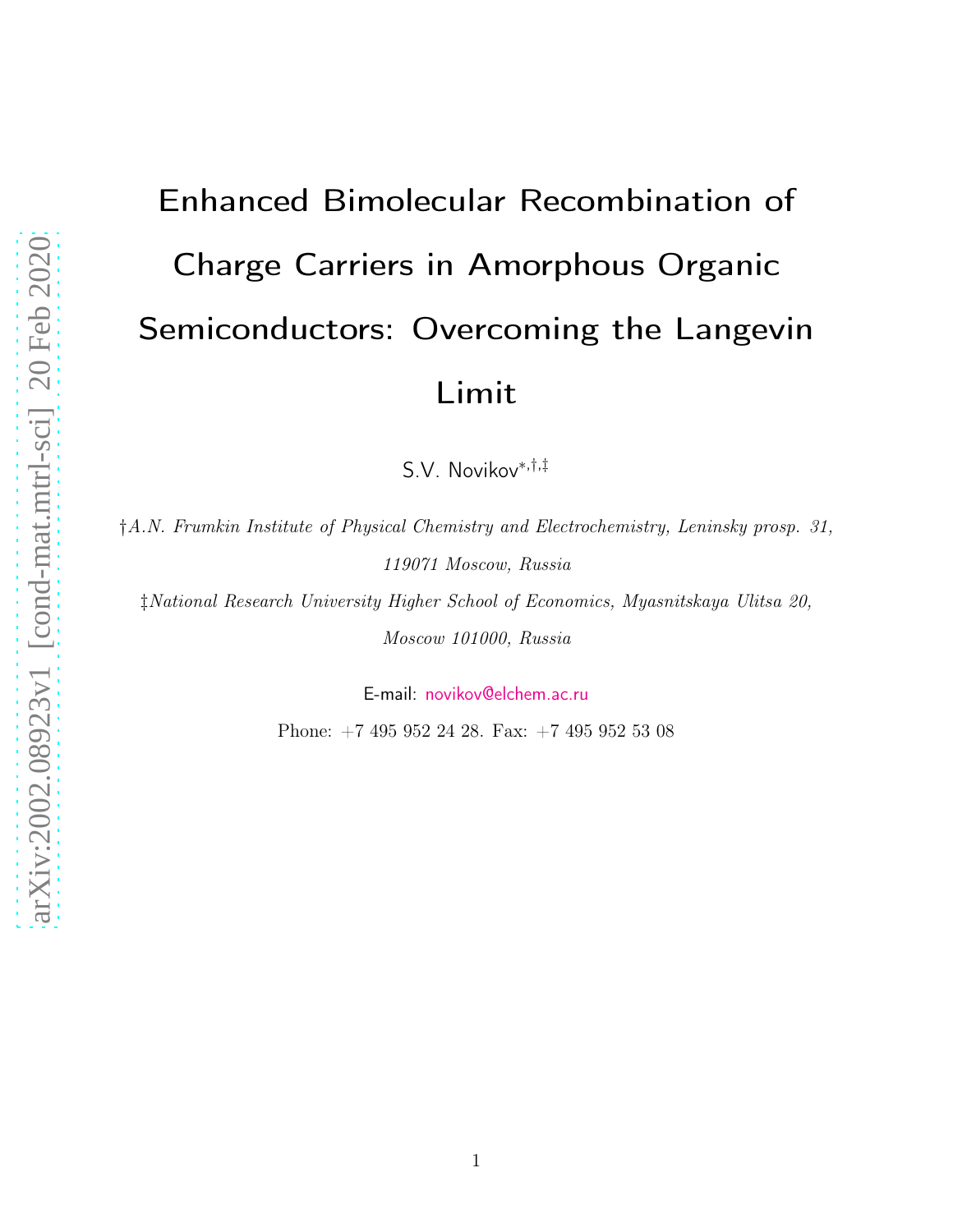#### Abstract

We consider the bimolecular charge carrier recombination in amorphous organic semiconductors having a special kind of energetic disorder where energy levels for electrons and holes at a given transport site move in the same direction with the variation of some disorder governing parameter (the parallel disorder). This particular kind of disorder could be found in materials where the dominant part of the energetic disorder is provided by the conformational disorder. Contrary to the recently studied case of electrostatic disorder, the conformational disorder, if spatially correlated, leads to the increase of the recombination rate constant which becomes greater than the corresponding Langevin rate constant. Probably, organic semiconductors with the dominating conformational disorder represent the first class of amorphous organic semiconductors where the recombination rate constant could overcome the Langevin limit.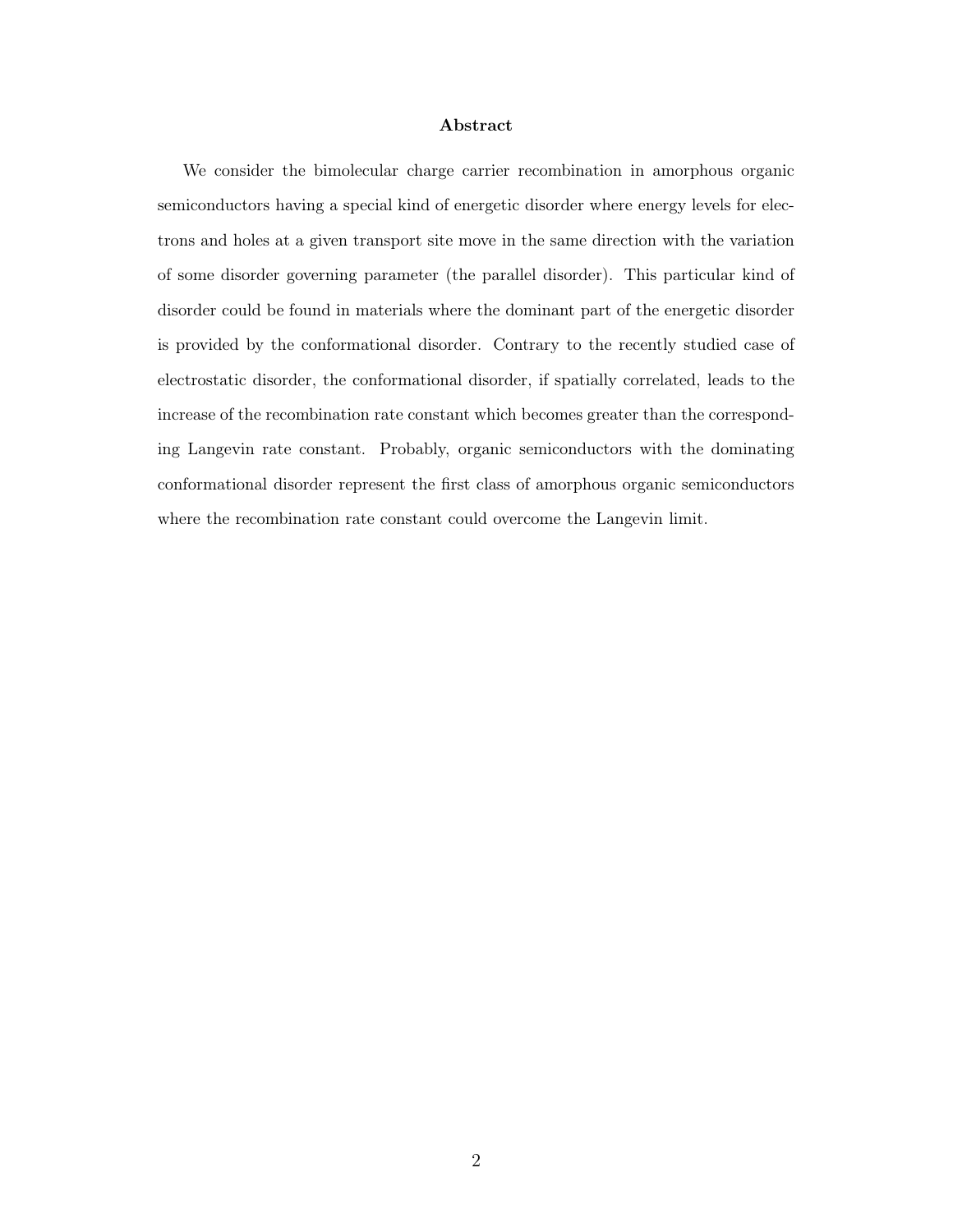### 1 Introduction

Charge carrier transport in amorphous organic semiconductors, apart from the exceptional case of pure monopolar transport, is inevitably accompanied by the carrier recombination. Recombination process could take different forms, here we consider the most universal case of bimolecular recombination which for the spatially homogeneous distribution of carriers is described by the second-order kinetics equation

$$
\frac{d(n,p)}{dt} = -\gamma np\tag{1}
$$

where  $n(t)$ ,  $p(t)$  are the concentration of electrons and holes, correspondingly, and  $\gamma$  is the rate constant (we assume that the intrinsic concentration of carriers is negligible).

Recombination plays an ambiguous role in organic electronics. Firstly, it provides desired photons in organic light emitting diodes (OLEDs) but, secondly, it severely limits performance of organic photovoltaic (OPV) devices. For this reason the general trend in OPV is to develop mesoscopically inhomogeneous materials (e.g, as a fine mixture of electron and hole transporting materials) which provides separate pathways for the carriers with the opposite signs and severely diminishes recombination.<sup>[1](#page-15-0)-7</sup> Contrary to that, in OLEDs it is highly desirable to use materials and structures where the recombination is not strongly suppressed or, even better, is enhanced.

In amorphous organic semiconductors used in OLEDs the recombination rate constant is frequently assumed to obey the Langevin relation

<span id="page-2-0"></span>
$$
\gamma_{\rm L} = \frac{4\pi e}{\varepsilon} \left( \mu_+ + \mu_- \right) \tag{2}
$$

where  $\varepsilon$  is the dielectric constant of the medium and  $\mu_+$ ,  $\mu_-$  are mobilities of holes and electrons, correspondingly.[8](#page-16-1) Equation [2](#page-2-0) was derived by Paul Langevin very long ago without any consideration of the disorder effects.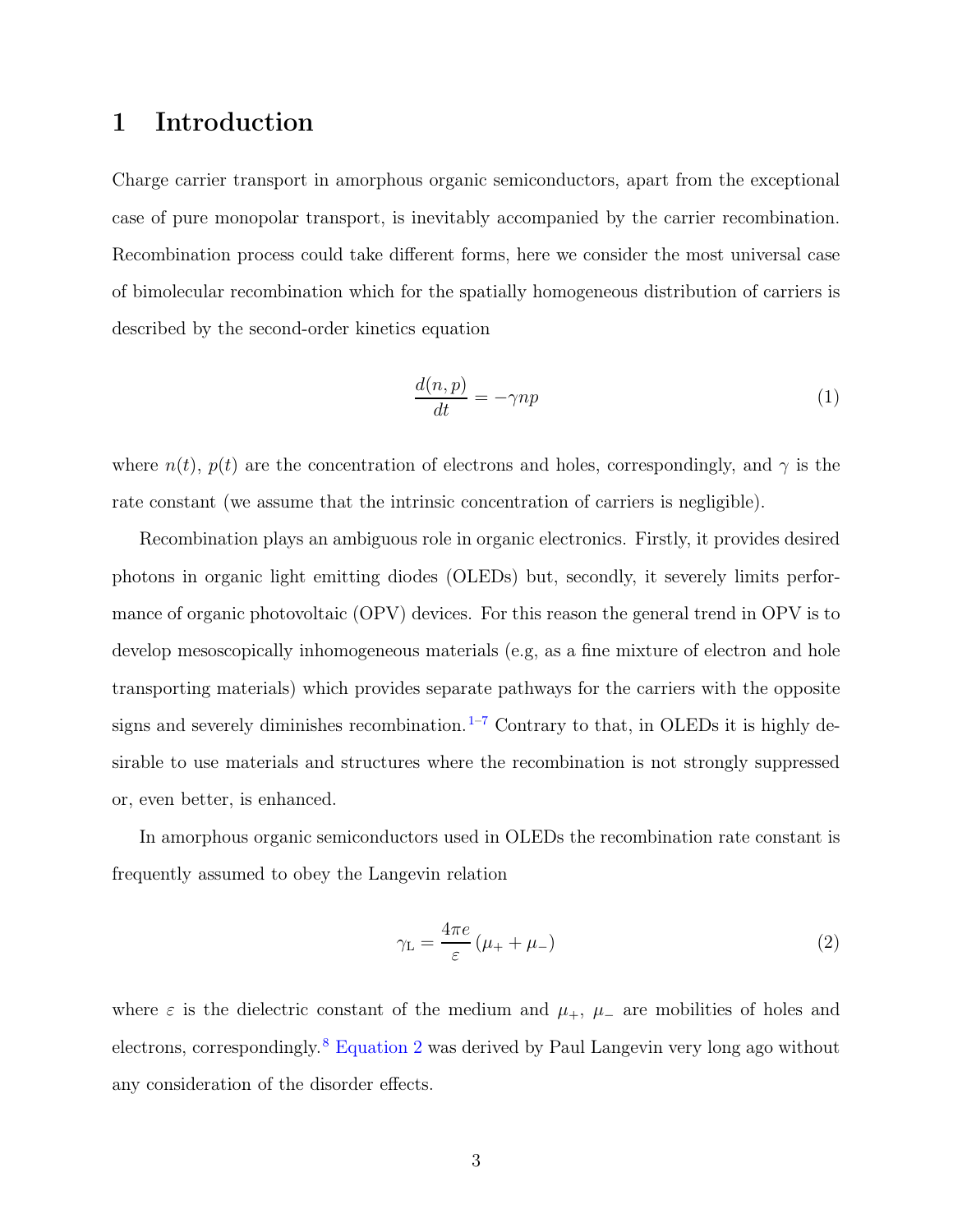The very possibility of  $\gamma$  to be approximately equal to  $\gamma_L$  in mesoscopically homogeneous amorphous semiconductors is still a matter of some controversy. Computer simulation $9-11$  $9-11$  as well as experimental data on  $OLEDs<sup>12–18</sup>$  $OLEDs<sup>12–18</sup>$  $OLEDs<sup>12–18</sup>$  $OLEDs<sup>12–18</sup>$  suggest that the Langevin result still holds in homogeneous amorphous semiconductors. At the same time, in our recent paper we suggested a simple model of the bimolecular recombination in amorphous organic semiconductors which takes into account strong spatial correlation of the random energy landscape inherent to such materials.[19](#page-17-1) Correlation naturally arises in amorphous semiconductors where the significant part of the total energetic disorder is provided by electrostatic contributions from randomly located and oriented permanent dipoles and quadrupoles. Our results clearly show that  $\gamma$ in organic semiconductors having the correlated electrostatic disorder is smaller than the Langevin rate constant  $\gamma_L$ , the so called reduction factor  $\zeta = \gamma/\gamma_L < 1$ , even  $\zeta \ll 1$  for strong disorder, and the earlier simulations gave an approximate equality  $\gamma \approx \gamma_L$  because the disorder per se does not break the Langevin relation. Uncorrelated disorder, considered in refs [9](#page-16-2)[–11](#page-16-3), inevitably provides the Langevin rate constant irrespectively to the strength of the disorder. Even the simulation of the carrier recombination in phase-separated organic semiconductor blends, though not exactly adherent to our model of the homogeneous material, gives the rate constant close to the Langevin one if the domain size is small enough  $(\leq 5 \text{ nm})$  and energetic disorder is spatially uncorrelated, again in full agreement with our  $\text{conclusion.}^{20,21}$  $\text{conclusion.}^{20,21}$  $\text{conclusion.}^{20,21}$  $\text{conclusion.}^{20,21}$ 

Experimental data for  $\zeta$  give, at the very best, the accuracy no better than one order of magnitude, so the conclusions in refs [12](#page-16-4)[–18](#page-17-0) do not contradict our result. Besides, our results show that for low magnitude of the energetic disorder ( $\sigma \simeq 0.05 - 0.07$  eV), typical for many devices, deviation of  $\gamma$  from  $\gamma_L$  is not significant. Thus, assumption of  $\gamma \approx \gamma_L$  may give a reasonable description of some OLED parameters (see, for example, refs [22](#page-18-0)[,23\)](#page-18-1). More detailed discussion is presented in ref [19.](#page-17-1)

We carefully studied the recombination of charge carriers in polar amorphous organic materials where the dominant part of the energetic disorder is provided by permanent dipoles,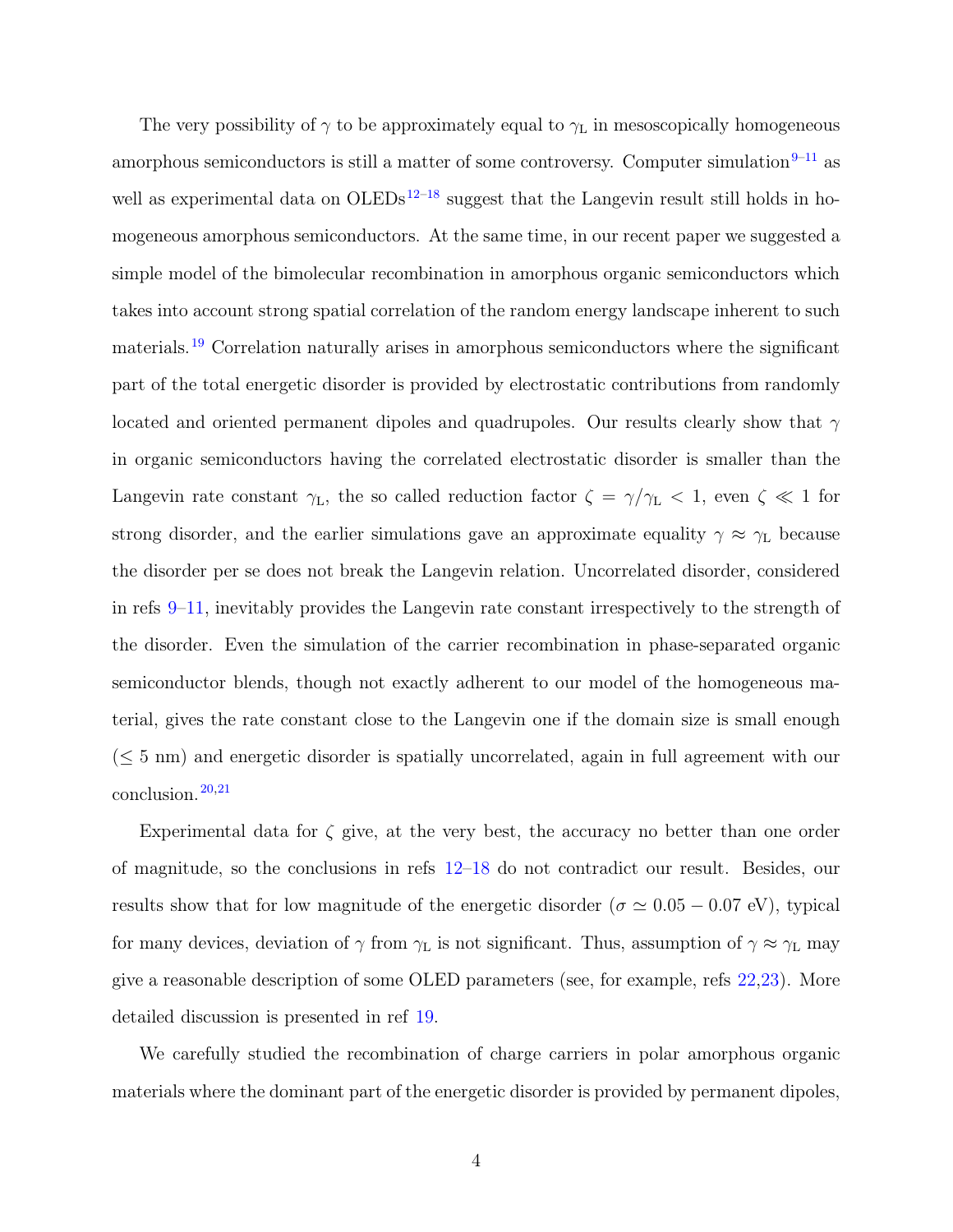though the most important conclusions are valid for other materials having electrostatic disorder, e.g. nonpolar organic materials with high concentration of permanent quadrupoles.

Hence, the major conclusion seems to be that the spatially correlated energetic disorder inevitably leads to the decrease of  $\zeta$ , and the correlation is the only necessary condition to observe such behavior. This conclusion is wrong. There is another necessary condition needed for the reduction of  $\zeta$ , namely, the specific construction of the electrostatic disorder. Essentially, this is the spatial disorder in the distribution of the electrostatic potential  $\varphi(\mathbf{r}),$ generated by randomly located and oriented dipoles and quadrupoles. Then  $U(\mathbf{r}) = e\varphi(\mathbf{r})$ becomes the random energy landscape for charge carriers where e is the charge of the particular carrier, and charges of electrons and holes have the opposite signs. Hence, the inherent property of this kind of energetic disorder is the opposite landscapes for electrons and holes: a valley for electrons is a hill for holes. For this reason if, say, an electron is sitting at the bottom of a well and the hole is approaching, then it is attracted to the electron by the Coulomb force and at the same time is repulsed by the fluctuating potential which forms the well and is provided by dipoles and quadrupoles. Inevitably, this additional repulsion hinders the recombination and this is the reason for the decrease of  $\gamma$  in comparison to  $\gamma_L$ .

A natural question arises: is it possible to organize a correlated energetic disorder having the opposite property, i.e. the simbatic spatial variation of random energies of electrons and holes, where a valley for holes is a valley for electrons, and the same is true for the hills? Obviously, such disorder should lead to the additional attraction between electrons and holes and thus to the increase of the recombination rate constant in comparison to the Langevin value, i.e to  $\zeta > 1$ . We are going to demonstrate that this situation is indeed possible.

### 2 Parallel disorder

The disorder we are seeking for should have the behavior shown in Figure [1b](#page-6-0), the opposite one to the electrostatic disorder shown in Figure [1a](#page-6-0). Mirrored spatial variation of the energies of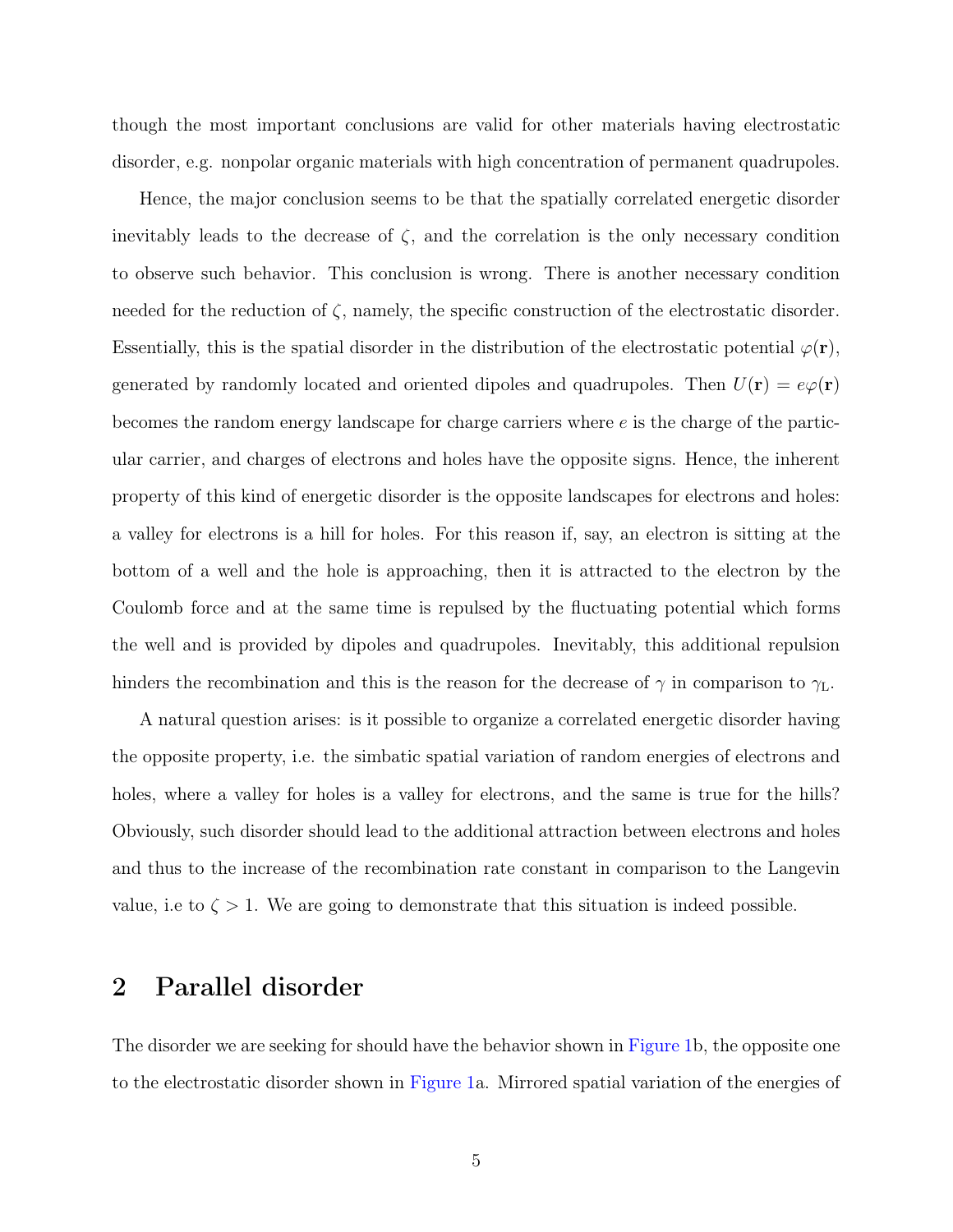HOMO and LUMO provides symbatic spatial variation of energies of electrons and holes. In fact, even electrostatic disorder could arrange the landscape having desired behavior, if the dominant part of disorder is provided by the polarizability mechanism.<sup>[24](#page-18-2)[,25](#page-18-3)</sup> In this case the random energy is proportional to the charge squared, so the energy profile is approximately identical for electrons and holes apart from the constant shift  $\epsilon_{\text{LUMO}} - \epsilon_{\text{HOMO}}$ . For this mechanism we should expect rather low rms disorder  $\sigma \simeq 0.02-0.03$  eV,<sup>[24](#page-18-2)</sup> so the effect on recombination is not significant and, more important, this particular disorder could be easily swamped by other contributions not having the desired parallel property.

Recent paper<sup>[26](#page-18-4)</sup> indicates that the desired energy landscape could be provided by the conformational disorder. The authors performed a careful *ab initio* modelling of the structure of three amorphous organic semiconductors  $\alpha$ -NPD, TCTA, and Spiro-DPVBi, popular for use as transport materials in organic electronic devices. They found that in  $\alpha$ -NPD and TCTA the total disorder is mostly of the electrostatic origin, the corresponding contribution of the electrostatic rms disorder  $\sigma_{\text{Coul}}$  to the total  $\sigma$  is greater than the conformational contribution  $\sigma_{\text{Conf}}$ . On the contrary, in Spiro-DPVBi the most important contribution to the fluctuations of energies  $\epsilon_{\text{HOMO}}$  and  $\epsilon_{\text{LUMO}}$  comes from the conformational contribution. These energies strongly depend on the dihedral angle  $\alpha$  between fragments of Spiro-DPVBi molecule and variation of  $\alpha$  typically moves  $\epsilon_{\text{HOMO}}(\alpha)$  and  $\epsilon_{\text{LUMO}}(\alpha)$  in the opposite directions. Scatter plots of  $\epsilon_{\text{HOMO}}$  vs  $\epsilon_{\text{LUMO}}$  for some particular sample of the amorphous Spiro-DPVBi demonstrate the Pearson product-moment correlation coefficient equals to −0.45 (i.e., it is negative, so the higher is HOMO the lower is LUMO), while for  $\alpha$ -NPD and TCTA the corresponding coefficients are 0.4 and 0.53, again demonstrating the dominance of the electrostatic disorder, where HOMO and LUMO levels move in the same direction. Hence, we should expect that the spatial variation of  $\alpha$  for amorphous Spiro-DPVBi naturally provides the profile resembling presented in Figure [1b](#page-6-0), while for  $\alpha$ -NPD and TCTA the corresponding profiles qualitatively follow Figure [1a](#page-6-0). We are going to demonstrate that the behavior of the amorphous Spiro-DPVBi is not unique and should be expected in a wide class of materials with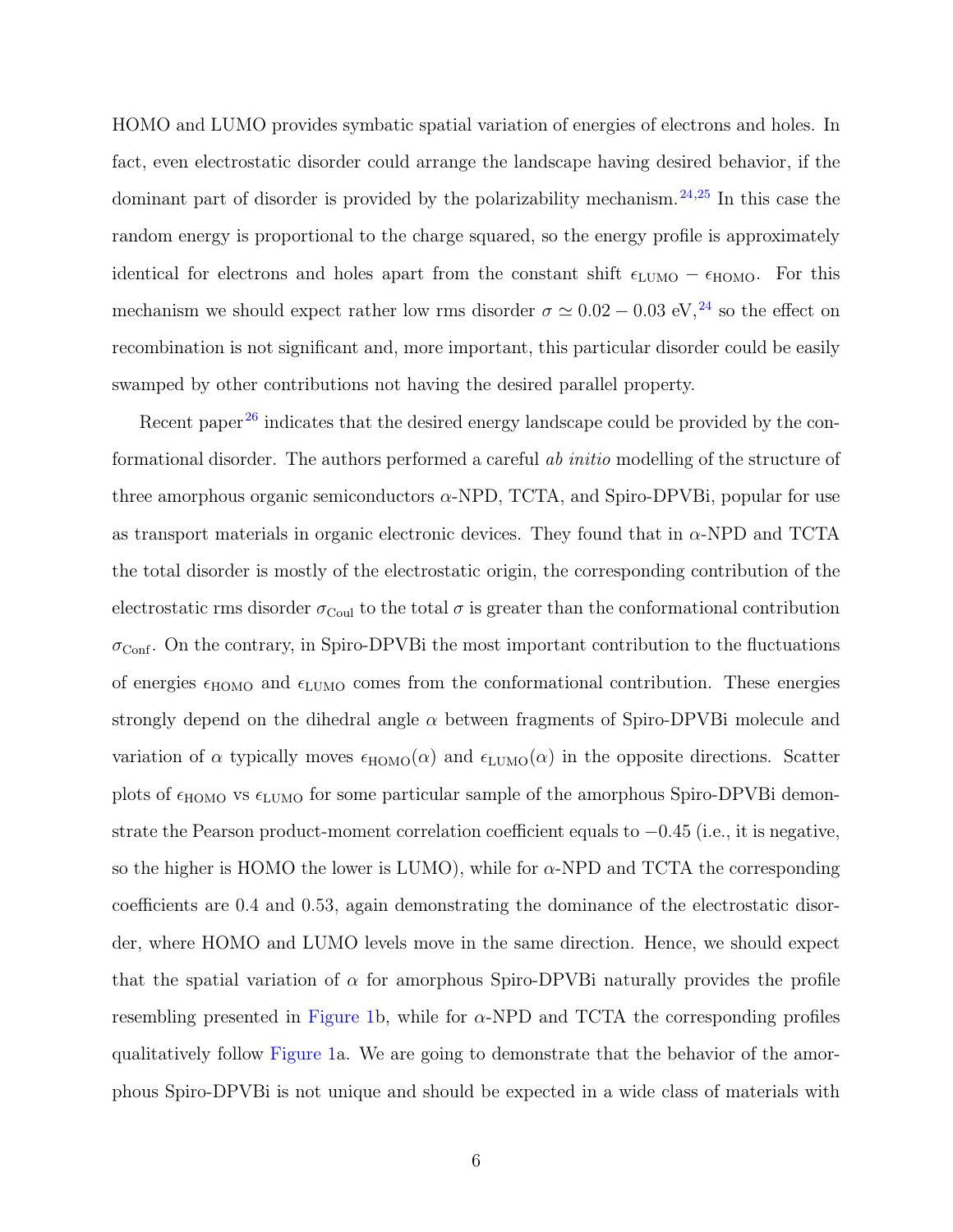Electrostatic disorder

<span id="page-6-0"></span>

Figure 1: a) Spatial profiles of HOMO and LUMO energies of transport sites in amorphous organic semiconductor where the dominant part of the energetic disorder  $U(\mathbf{r})$  is the electrostatic disorder. Crossed arrow indicates the obstacle for the spatial convergence of carriers due to the disorder. b) The same profiles for the conformational disorder (see explanation in the text).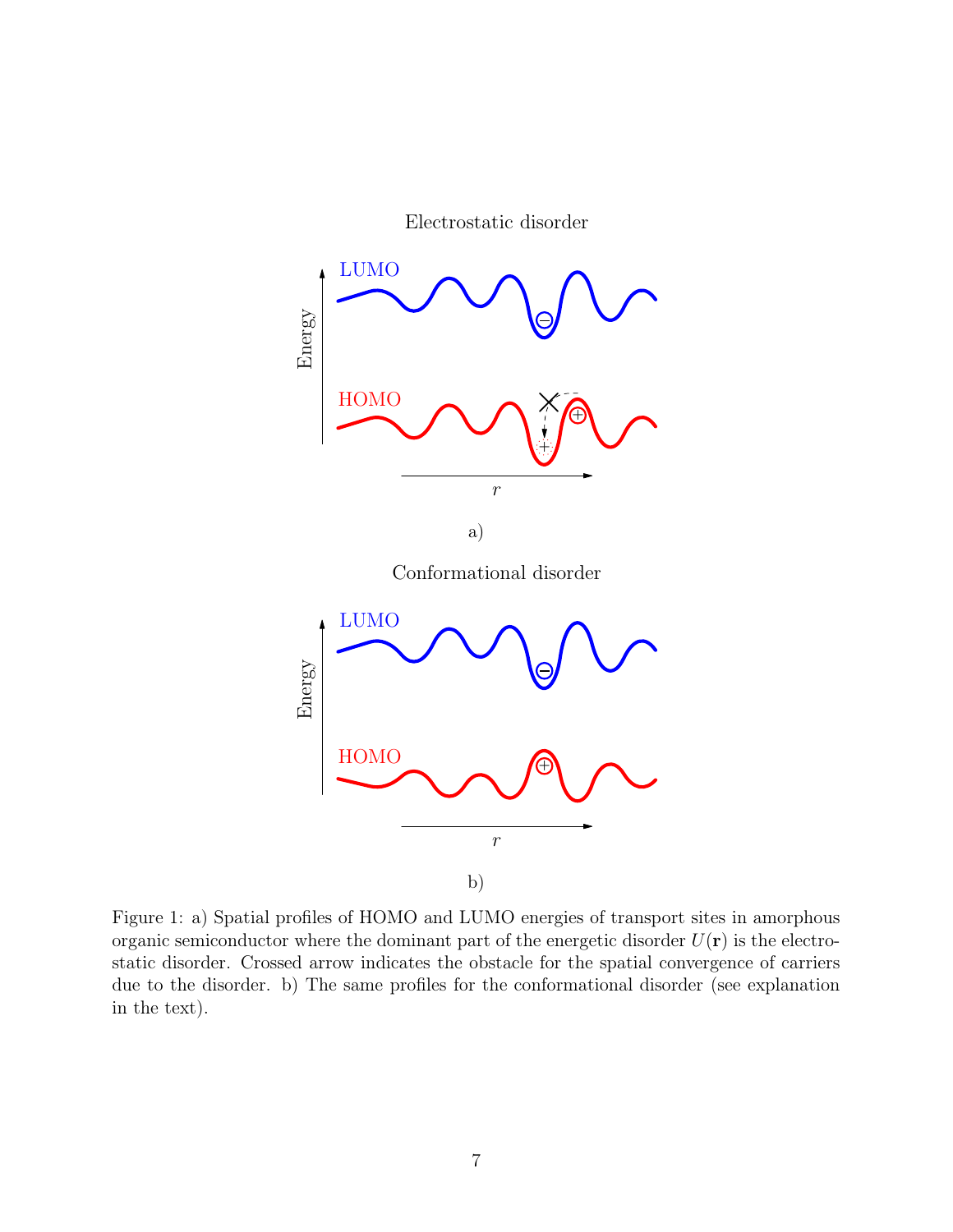<span id="page-7-0"></span>



Figure 2: Energy levels of the monomers  $(HOMO_{1,2})$  and  $LUMO_{1,2})$  and dimer molecule (in the middle).

the dominance of the conformational disorder.

Let us consider a simple model of the formation of dimer molecule from identical aromatic entities. As the possible example we may use the difluorene molecule, the simplest member of the vast oligo- and polyfluorene family which provides useful charge transporting materials for organic electronics. We consider HOMO-LUMO pairs of both fragments and assume that inter-orbital interaction takes place exclusively in  $\rm{HOMO_1\text{-}HOMO_2}$  and  $\rm{LUMO_1\text{-}LUMO_2}$ pairs due to the large HOMO-LUMO gap in the monomer. Then the simplest ZINDO approach gives the approximate positions of the HOMO and LUMO in the dimer

$$
\epsilon_{\text{HOMO}} = \epsilon_{\text{HOMO}}^0 + J_{\text{HOMO}},\tag{3}
$$

$$
\epsilon_{\text{LUMO}} = \epsilon_{\text{LUMO}}^0 - J_{\text{LUMO}},\tag{4}
$$

where  $\epsilon^0$  is the corresponding energy for monomer and  $J_{\text{HOMO, LUMO}} > 0$  are non-diagonal energy matrix elements, more detailed discussion could be found elsewhere.<sup>[27](#page-18-5)</sup> Schematic picture of the energy levels arrangement is shown in Figure [2.](#page-7-0) Hence, if  $J_{\text{HOMO}}$  and  $J_{\text{LUMO}}$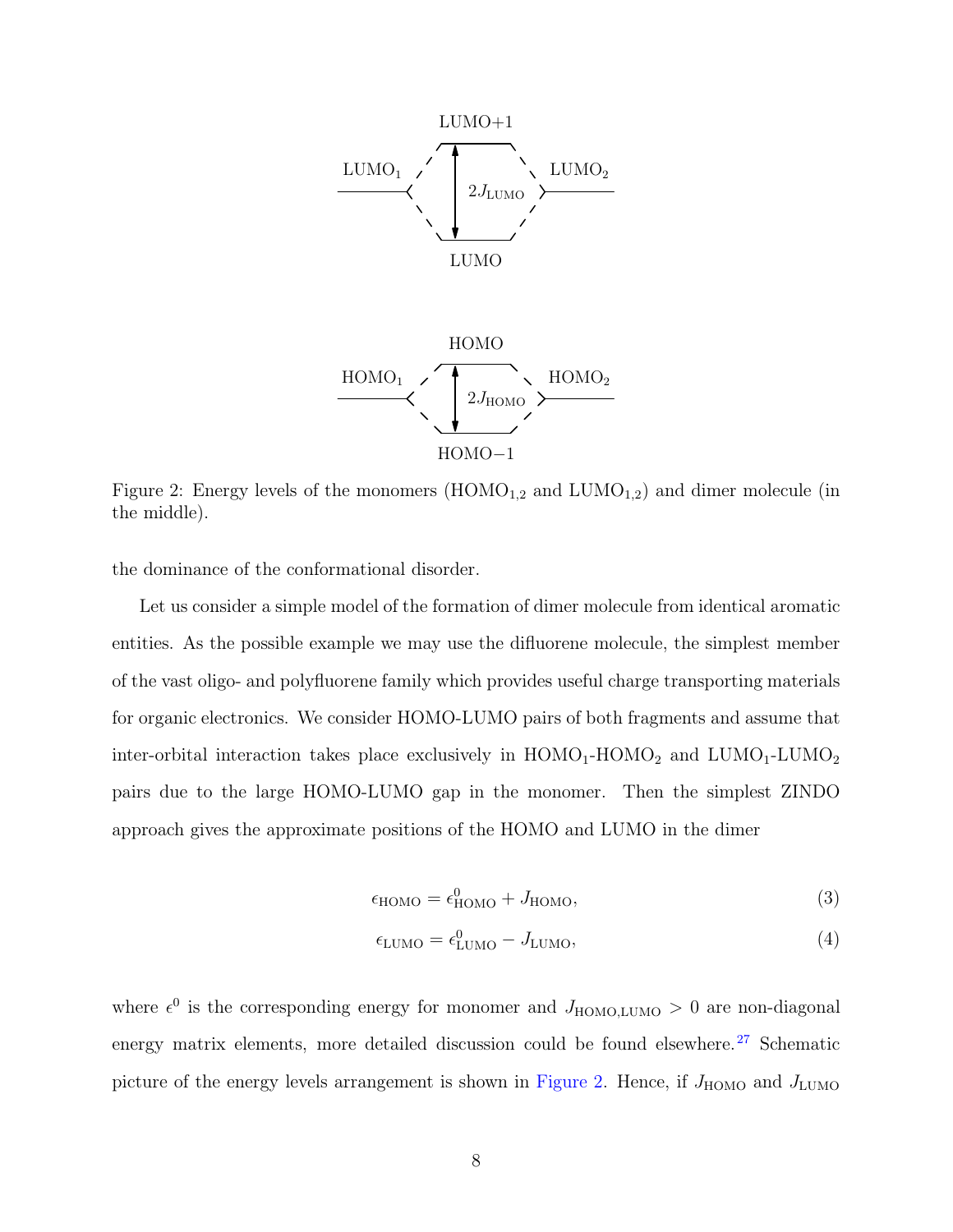varies in the same direction with the variation of some disorder parameter in the material, we get precisely the proper mechanism for the realization of the parallel disorder. A natural mechanism for the variation of  $J$  is the angle fluctuation in the dimer molecule, and the corresponding matrix elements could be approximated as  $J(\alpha) \approx J_0 |\cos \alpha|$ , where  $\alpha$  is the dihedral angle between planes of almost flat fluorene units.<sup>[28](#page-18-6)</sup> We have the equilibrium angle  $\alpha_{eq} \approx 45^{\circ}$  (or 135°) in amorphous oligofluorenes.<sup>[29](#page-19-0)</sup>

A notable effect for the recombination could be expected for  $\sigma/kT \geq 1$ . In Spiro-DPVBi for HOMO  $\sigma_{\text{Conf}} = 0.103$  eV,  $\sigma_{\text{tot}} = 0.122$  eV and for LUMO  $\sigma_{\text{Conf}} = 0.146$  eV,  $\sigma_{\text{tot}} = 0.156$ eV.<sup>[26](#page-18-4)</sup> Assuming the difluorene-like structure and taking  $J_0 \simeq 0.46$  eV, as suggested by Troisi and Shaw,<sup>[28](#page-18-6)</sup> we need fluctuations  $\delta \alpha \simeq 8^{\circ} - 17^{\circ}$  for  $\sigma \simeq 0.05 - 0.1$  eV; such fluctuations look reasonable. We may assume also that for molecules having more complicated structure in comparison to difluorene even smaller angle fluctuations should be sufficient to provide a noticeable energetic disorder. Construction of the molecule from the non-identical entities does not provide any significant qualitative difference to our conclusions.

Summarizing, we see that the conformational disorder in the case of two connected aromatic fragments should provide quite naturally the landscape with properties required for the effective bimolecular recombination with enhancement (former reduction) factor  $\zeta > 1$ . The case of Spiro-DPVBi, though not exactly follows this model, could be considered as the first example of the diverse family of organic materials with the dominant conformational disorder.

### 3 Analytical evaluation of the enhancement factor: effect of the spatial correlation

Additional necessary condition for the enhanced recombination is the spatial correlation of the random energy landscape. In close analogy with the method developed in ref [19](#page-17-1) and assuming the Gaussian density of states, typical for amorphous organic materials,  $30$  we may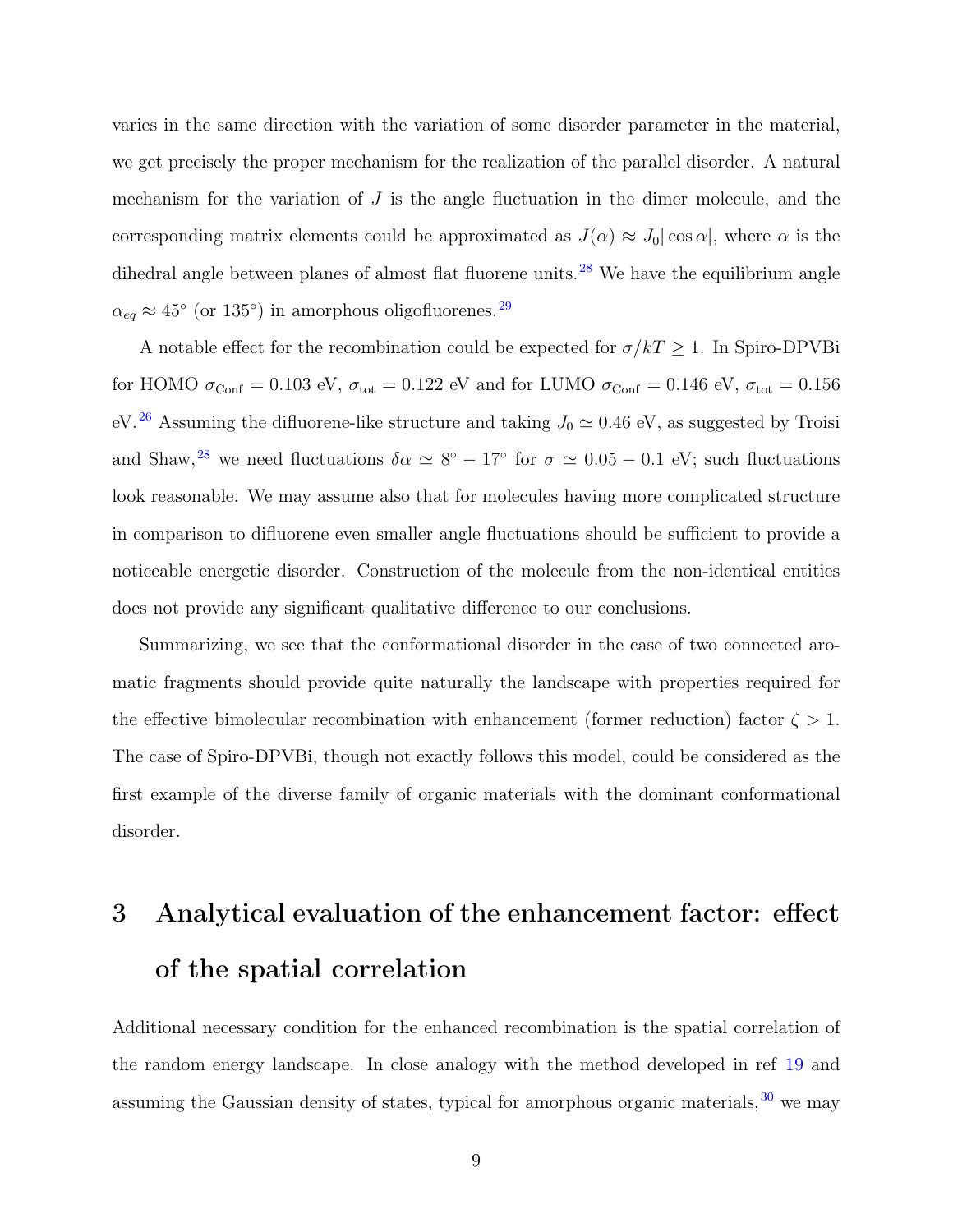derive the general expression for the recombination rate constant  $\gamma$ .

We calculate the recombination rate constant for the pair of carriers with one of them sitting in the potential well with the depth  $-U_0$  arranged by the random medium fluctuations and the carrier with the opposite charge approaching. The crucial approximation is the replacement of the true fluctuating potential energy  $U(\mathbf{r})$  of the well by the conditionally averaged potential  $-U_0C(\mathbf{r})$  taking into account the condition  $U(0) = -U_0$ , here  $C(\mathbf{r}) =$  $\left[ \langle U(\mathbf{r})U(0) \rangle - \langle U \rangle^2 \right] / \sigma^2$  is the random energy correlation function normalized in such a way that  $C(0) = 1$  and angular brackets mean the statistical average. Then we calculate the macroscopic rate constant  $\gamma$  by averaging the pair rate constant over distribution of depths using the density of occupied states, see details of the calculation in ref [19.](#page-17-1)

In fact, the only significant difference with the result of ref [19](#page-17-1) is the inversion of the sign of the term  $\propto U_0$  in  $U_{\text{eff}}(r)$  reflecting the transformation of the medium-induced additional repulsion to attraction

<span id="page-9-0"></span>
$$
\gamma = \frac{4\pi D}{\left(2\pi\sigma^2\right)^{1/2}} \int_{-\infty}^{\infty} \frac{dU_0}{\frac{4\pi D}{k_g} \exp\left[\beta U_{\text{eff}}(R)\right] + S(R)} \exp\left[-\frac{\left(U_0 - U_{\sigma}\right)^2}{2\sigma^2}\right] \tag{5}
$$

$$
S(r) = \int_{r}^{\infty} \frac{dz}{z^2} \exp\left[\beta U_{\text{eff}}(z)\right], \quad U_{\text{eff}}(r) = -\frac{e^2}{\varepsilon r} - U_0 C(r) \tag{6}
$$

where  $D = D_+ + D_-$  is the sum of the diffusivities of holes and electrons,  $\beta = 1/kT$ ,  $U_{\sigma} = \beta \sigma^2$ , R is the radius of sphere where the recombination takes place, and  $k_g$  is a rate constant of the quasi-geminate recombination occurring at short distances (in this paper we limit our consideration to the simplest case of the instant quasi-geminate recombination with  $k_g \to \infty$ ). We assume also the spherical symmetry of the correlation function natural for the statistically isotropic and uniform random medium.

In many realistic cases the correlation function of the random energy has the exponential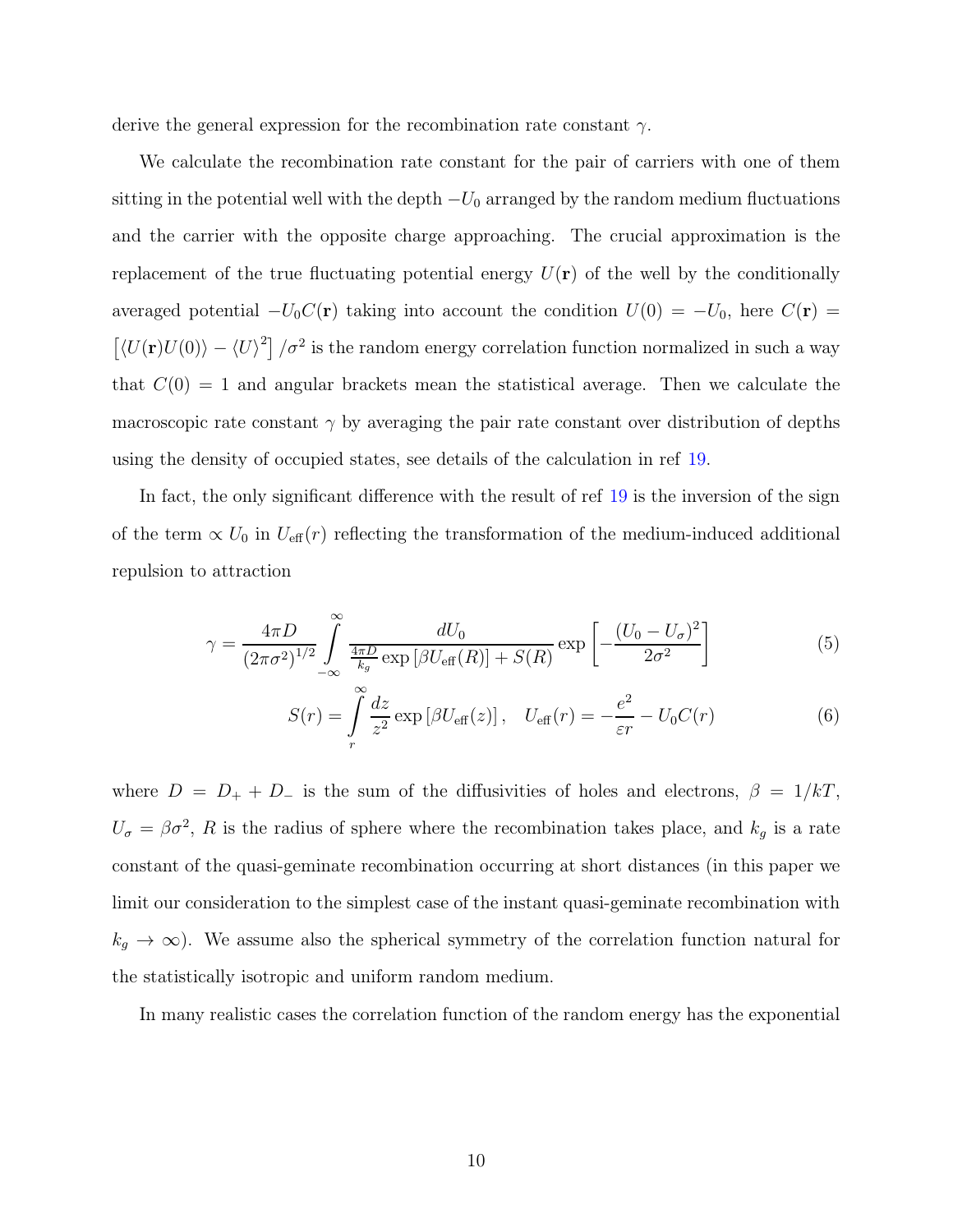<span id="page-10-1"></span>

Figure 3: Increase of the bimolecular recombination rate constant  $\gamma$  in comparison to the Langevin rate constant  $\gamma_L$  according to eq [5](#page-9-0) for the case of instant quasi-geminate recombination and stretched exponential correlation function eq [7](#page-10-0) for two temperatures, 150K and 300K (indicated near the corresponding curves). Solid, broken, and dotted lines show the behavior for n equals to 1, 0.7, and 0.5, correspondingly. For other relevant parameters the typical values  $R = 1$  nm,  $\varepsilon = 3$ , and  $\sigma = 0.1$  eV have been used.

form. Here we calculate  $\gamma$  for a more general case of the stretched exponential correlation

<span id="page-10-0"></span>
$$
C(r) = \exp\left[-\left(r/l\right)^n\right] \tag{7}
$$

where l is the correlation length of the random energy landscape. General behavior of  $\zeta$  for this correlation function is shown in Figure [3.](#page-10-1)

We can provide the simple analytical estimation for  $\zeta$  in the limit case  $l \gg R$ . For the typical situation we may assume that the lower limit in the integral for  $S(R)$  is, in fact, equal to 0. Then the corresponding factor  $S(R)$  does not depend on R and could be written as the integral

$$
S = \frac{1}{R_{\text{Ons}}} \int_{0}^{\infty} dp \exp\left[-G(p)\right] \tag{8}
$$

$$
G(p) = p + yy_{\sigma} \exp\left[-(p_0/p)^n\right]
$$
\n(9)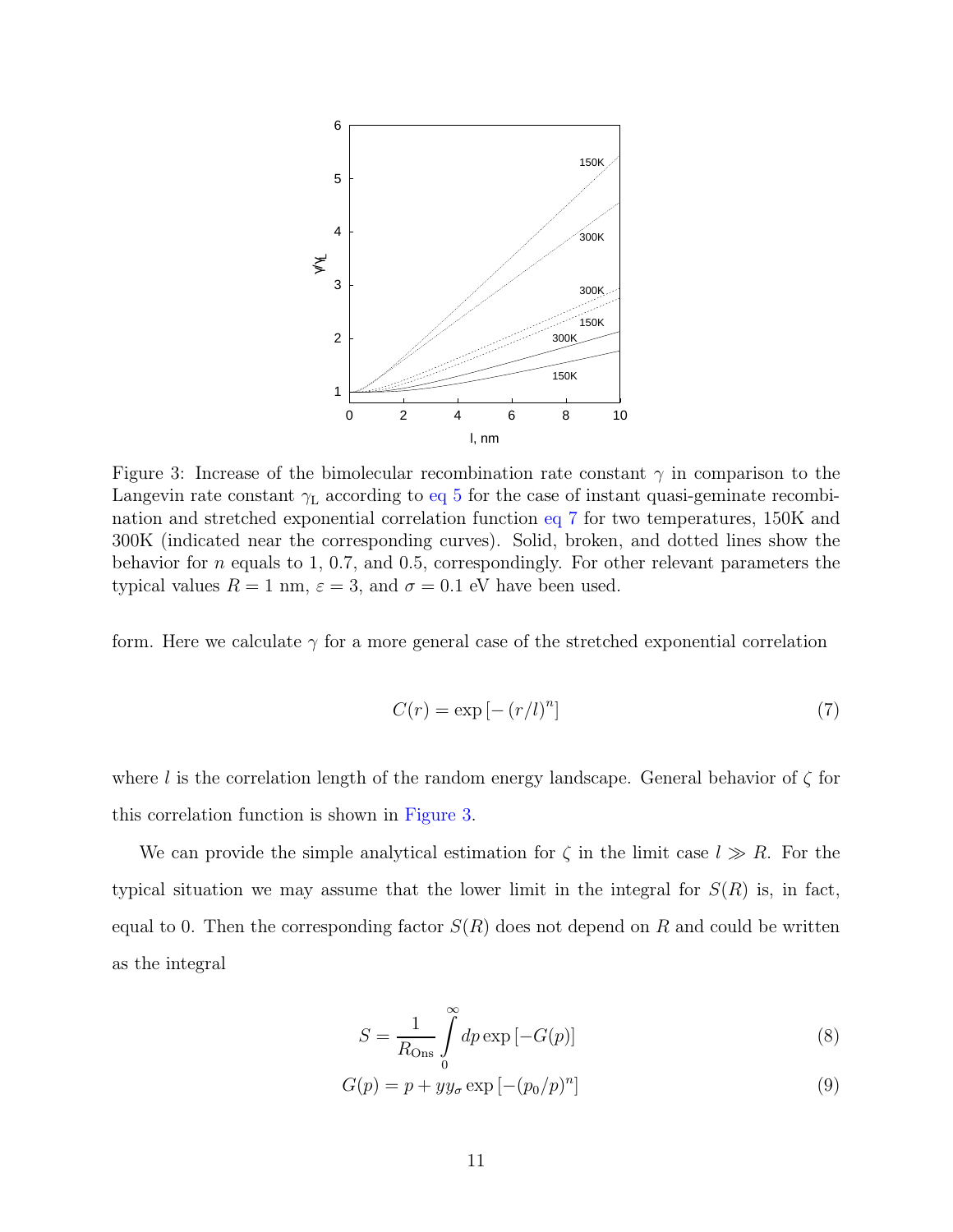where  $y = U_0/\sigma$ ,  $y_{\sigma} = \sigma/kT$ ,  $p_0 = R_{\text{Ons}}/l$ , and  $R_{\text{Ons}} = e^2/\varepsilon kT$  is the Onsager radius. Asymptotics of  $G(p)$  are  $\epsilon$ 

<span id="page-11-0"></span>
$$
G(p) = \begin{cases} p, & p \ll p_0 \\ p + yy_{\sigma}, & p \gg p_0 \end{cases}
$$
 (10)

we assume here that  $y > 0$  and  $y \simeq y_{\sigma}$  (this means that we effectively carried out the integration over  $U_0$ ). For the rough estimation of S let us substitute the exact  $G(p)$  with the asymptotic form eq [10,](#page-11-0) assuming a sharp transition between two asymptotics at  $p = p_c$ , and  $p_c$  could be estimated from the relation

$$
p_c \simeq y_\sigma^2 \exp\left[-(p_0/p_c)^n\right] \tag{11}
$$

For  $p_0/y_\sigma^2 \ll 1$  the leading asymptotics of the solution is

$$
p_c \simeq \frac{p_0}{\left[\ln\left(\frac{y_\sigma^2}{p_0}\right)\right]^{1/n}}\tag{12}
$$

and our approximation gives for S

$$
S \simeq \frac{1}{R_{\text{Ons}}} \left[ 1 - \exp(-p_c) + \exp(-y_\sigma^2 - p_c) \right]
$$
 (13)

Now if  $p_c \ll 1$  but  $p_c \gg \exp(-y_\sigma^2)$  $_{\sigma}^{2}$ ), then

$$
\gamma \simeq \frac{4\pi D R_{\text{Ons}}}{p_c} \tag{14}
$$

and

<span id="page-11-1"></span>
$$
\zeta = \frac{\gamma}{\gamma_L} \simeq \frac{1}{p_c} \simeq \frac{l}{R_{\text{Ons}}} \left\{ \ln \left[ \left( \frac{\sigma}{k} \right)^2 \frac{l}{R_{\text{Ons}}} \right] \right\}^{1/n} \tag{15}
$$

(assuming the validity of the Einstein relation  $\mu_{\pm} = e D_{\pm}/kT$ ). We see that  $\zeta$  grows approximately linearly with  $l$  for any  $n$ , apart from the insignificant logarithmic factor, in good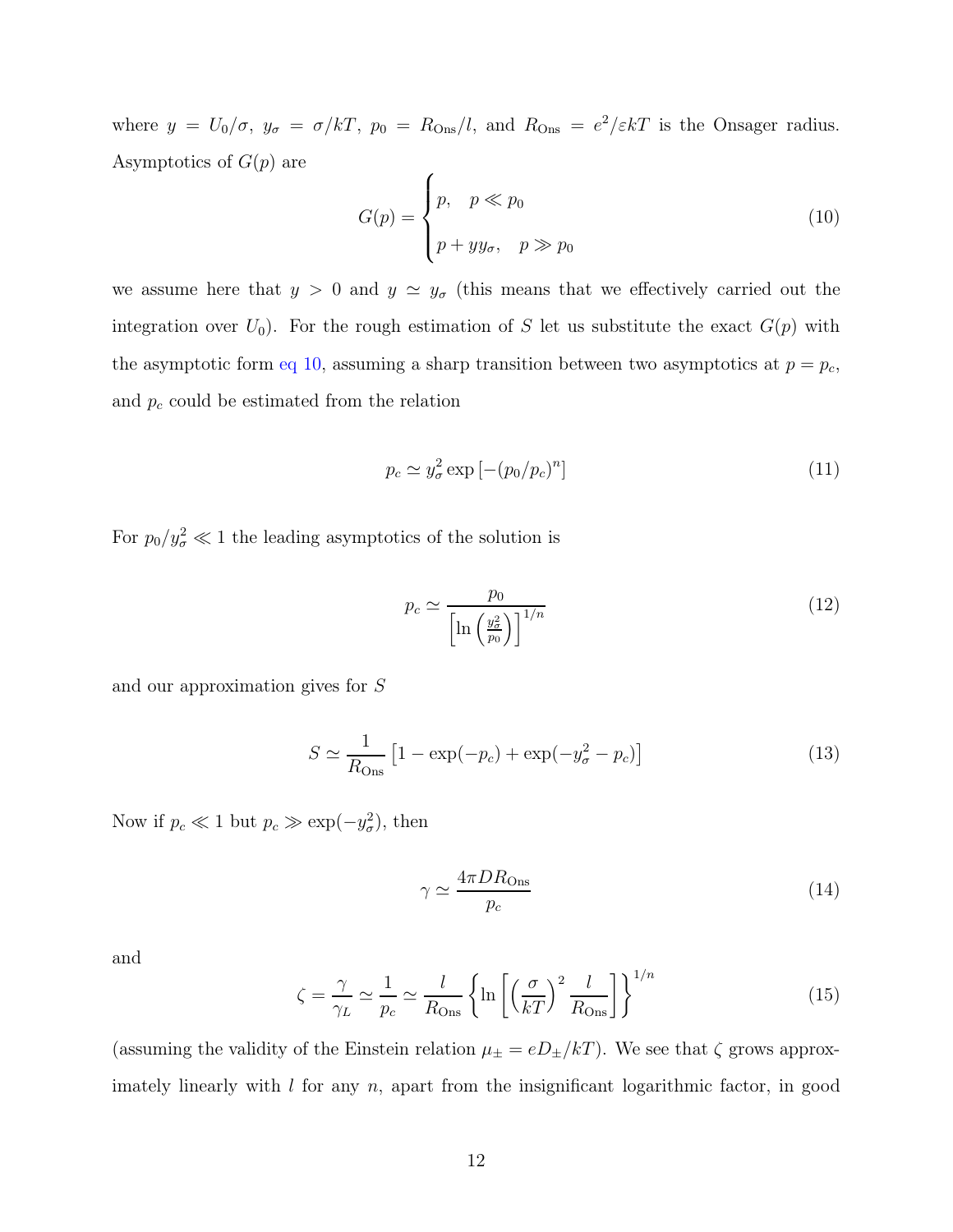<span id="page-12-0"></span>

Figure 4: Random energy correlation functions for electrons (solid dots) and holes (empty circles) for amorphous Spiro-DPVBi, data are borrowed from Figure 2 in ref [26](#page-18-4). Straight lines show best fits for the equation  $C(r) \propto \exp(-r/l)$ ; correlation lengths for electrons and holes are shown.

agreement with Figure [3,](#page-10-1) and the slope is in good agreement with the numerical calculation, too. Moreover, eq [15](#page-11-1) gives

$$
\frac{\partial \zeta}{\partial T} \simeq \frac{\zeta}{T} \left[ 1 - \frac{1}{n \ln(T_0/T)} \right]
$$
\n(16)

where  $T_0 = l\varepsilon\sigma^2/ke^2$  (for  $\sigma = 0.1$  eV,  $\varepsilon = 3$ , and  $l = 3$  nm  $T_0 = 725$ K), and we see that while  $T < T_0$  there is a tendency of the derivative becomes negative with the decrease of n, again in the full agreement with Figure [3.](#page-10-1)

Simulation of the amorphous Spiro-DPVBi gives a spatially correlated energy landscape, having approximately exponential correlation functions for HOMO and LUMO (Figure [4\)](#page-12-0). Correlation lengths for electrons and holes are different. Probably, the significant part of the difference could be attributed to a very limited accuracy of the data, especially for the electrons. These lengths are comparable to the nearest neighbor distance in Spiro-DPVBi and, probably, do not lead to the noticeable increase of  $\zeta$ . Reliable experimental information on  $\gamma$  in amorphous Spiro-DPVBi is still absent, device simulation is usually based on the assumption of the Langevin rate constant.<sup>[31](#page-19-2)</sup>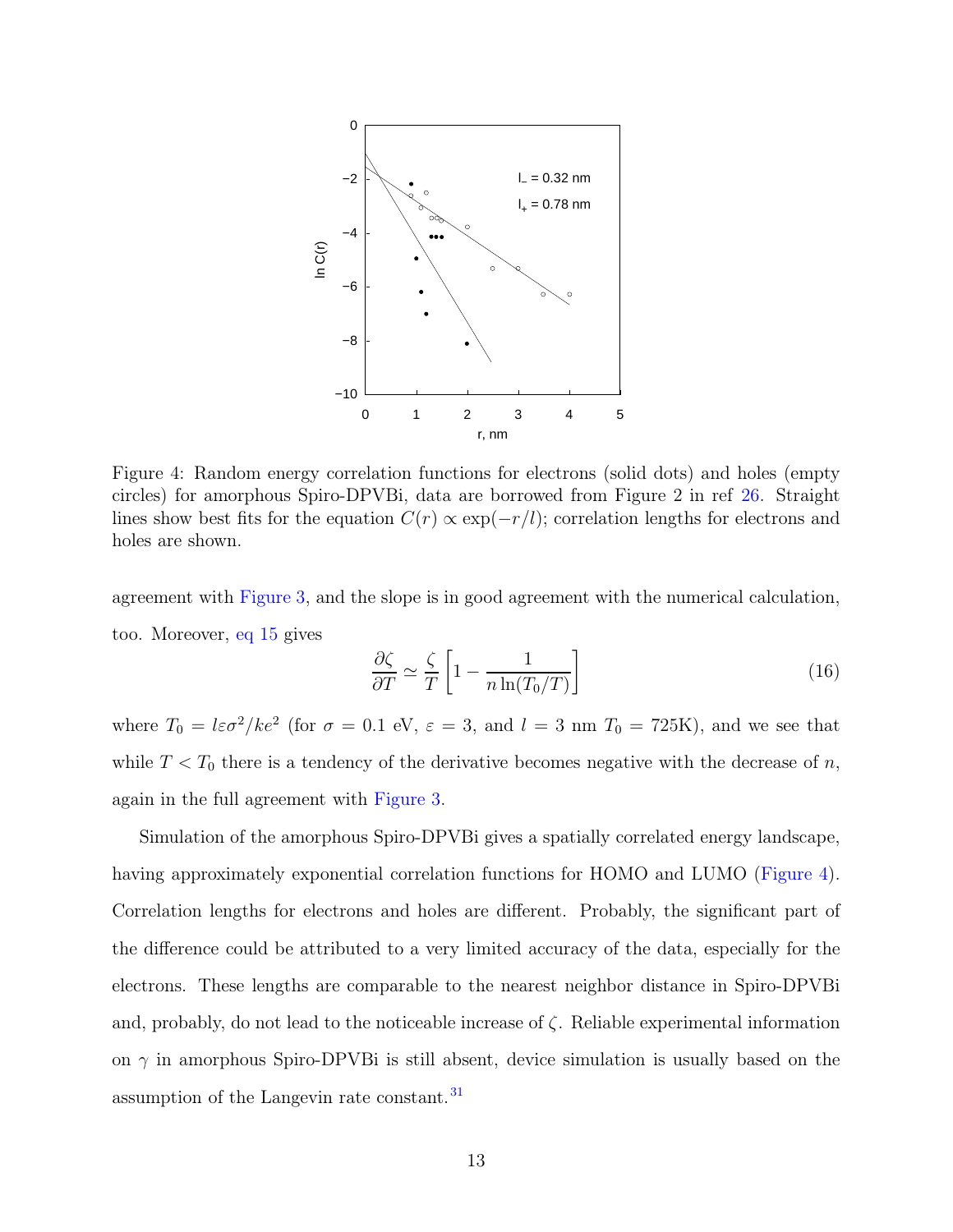May we expect a larger correlation length in some amorphous organic semiconductors? If yes, what kind of organic semiconductors with dominated conformational disorder is favorable for the development of the correlated landscape?

## 4 Which amorphous organic semiconductors are favorable for the development of the enhanced bimolecular recombination?

Two necessary conditions for the realization of the enhancement mechanism in mesoscopically homogeneous amorphous semiconductors are: first, the proper type of the disorder, i.e. the parallel disorder, and, second, sufficiently strong spatial correlations.

As we see, in the particular case of the amorphous Spiro-DPVBi the proper type of the energetic landscape is provided by the conformational mechanism and our consideration indicates that the mechanism should be a common one. Nonetheless, by no means we may assume that the conformational disorder in all cases provides the proper parallel structure of the energy landscape. Yet we may certainly suggest that the electrostatic contribution to the energetic disorder must be excluded as fully as possible. The simplest way to achieve such goal is to avoid atoms other than C and H in the molecule of the transport material. This is exactly the case for Spiro-DPVBi, its molecule contains neither N nor O atoms, and no halogen atoms as well. At the very least, the number of such atoms should be kept minimal. Spacious structure, again resembling the structure of Spiro-DPVBi, is favorable for the realisation of the high conformational  $\sigma$ .

The very possibility to achieve large correlation length is more problematic. As we already noted, in Spiro-DPVBi the correlation length, according to the simulation, is probably not large enough to provide a noticeable increase of  $\zeta$ . It is natural to suggest liquid crystalline semiconductors<sup>[32](#page-19-3)[–36](#page-19-4)</sup> as promising materials for realization of high– $\zeta$  materials.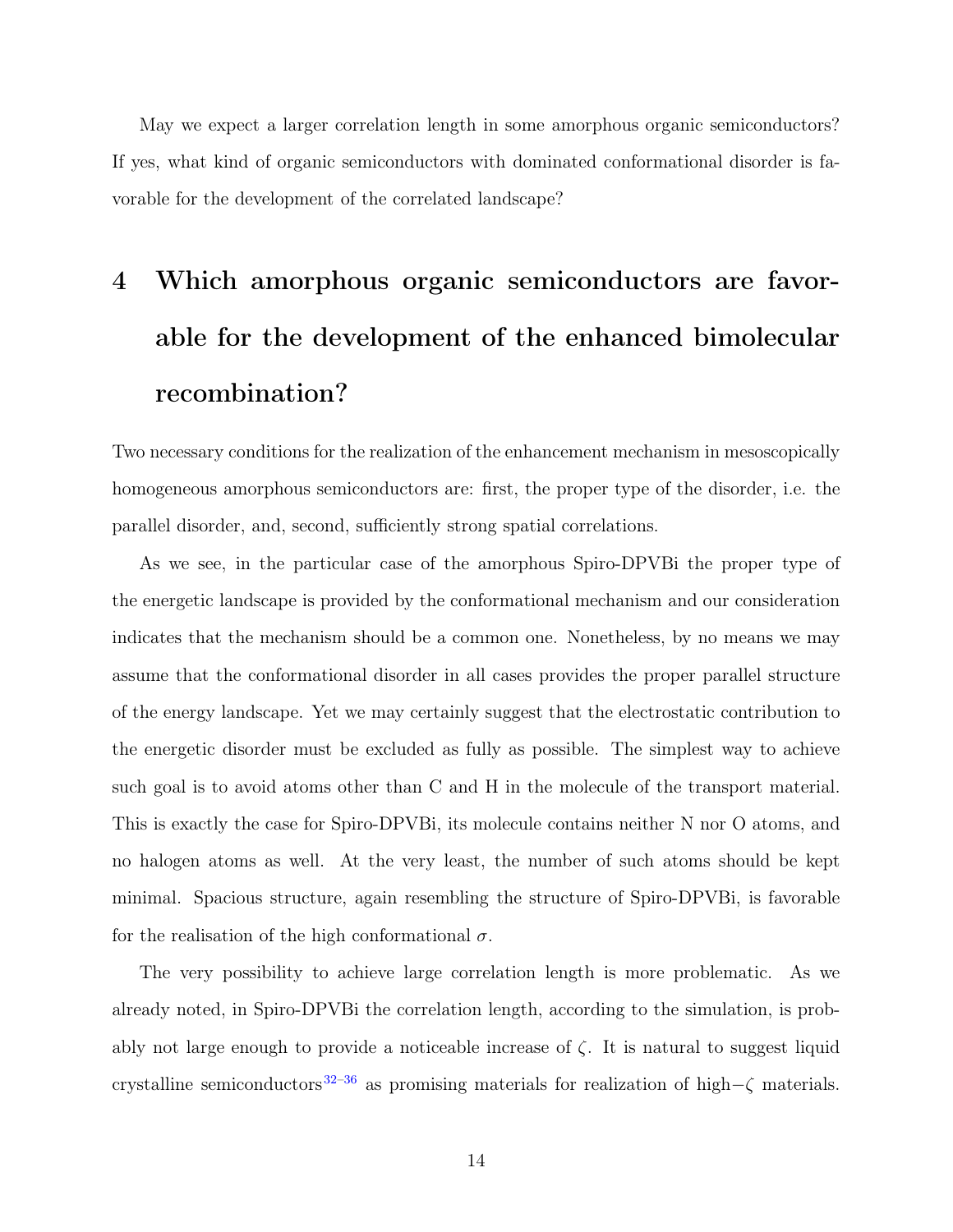Despite the very organized nature of liquid crystalline semiconductors it was found that the disorder effects are still very important.<sup>[37](#page-19-5)</sup> Orientational correlation length in the glassy liquid crystalline materials (LCMs) below the glass temperature is rather large, we may expect  $l \approx 20-25$ Å<sup>[38](#page-20-0)</sup> or even greater, up to few hundred angstroms.<sup>[39](#page-20-1)</sup> As it was mentioned before, promising molecules for high−ζ semiconductors should contain the minimal amount of polar groups, absolutely none in the ideal case, and this is a very strict limitation for the typical LCMs. Nonetheless, fluorine containing LCMs could be suitable for the high- $\zeta$  semiconductors due to their low and highly isotropic polarity,  $40-43$  $40-43$  and the true carbon-hydrogen LCMs do exist, though they are not very typical.[44](#page-20-4) We may also mention the macrocyclic aromatic hydrocarbons, again containing only C and H atoms, demonstrating efficient bipolar charge transport, and perfectly capable to large scale ordering.[45](#page-20-5)

We briefly indicate here more exotic possibilities related to the formation of the amorphous organic semiconductors from the super-cooled liquids, where the existence of long-range correlations is commonly accepted, be it the so-called "Fischer clusters"<sup>[46](#page-21-0)[,47](#page-21-1)</sup> or correlation leading to the formation of the unusual amorphous "glacial phase"; $48,49$  $48,49$  such correlations certainly should survive in the amorphous solid state. At the moment it is not clear how to manufacture organic semiconductor devices using these materials and techniques.

### 5 Conclusions

We calculate the rate constant of the bimolecular charge carrier recombination in amorphous organic semiconductors for the specific case of energetic disorder dominated by the conformational contribution. It was found previously that the conformational contribution is capable to organize the situation where HOMO and LUMO levels of transport molecules fluctuate in the opposite directions,  $26$  thus providing the disorder where an additional attraction between electrons and holes takes place, enhancing the recombination.

Consideration of the dimer model shows that the conformational parallel disorder should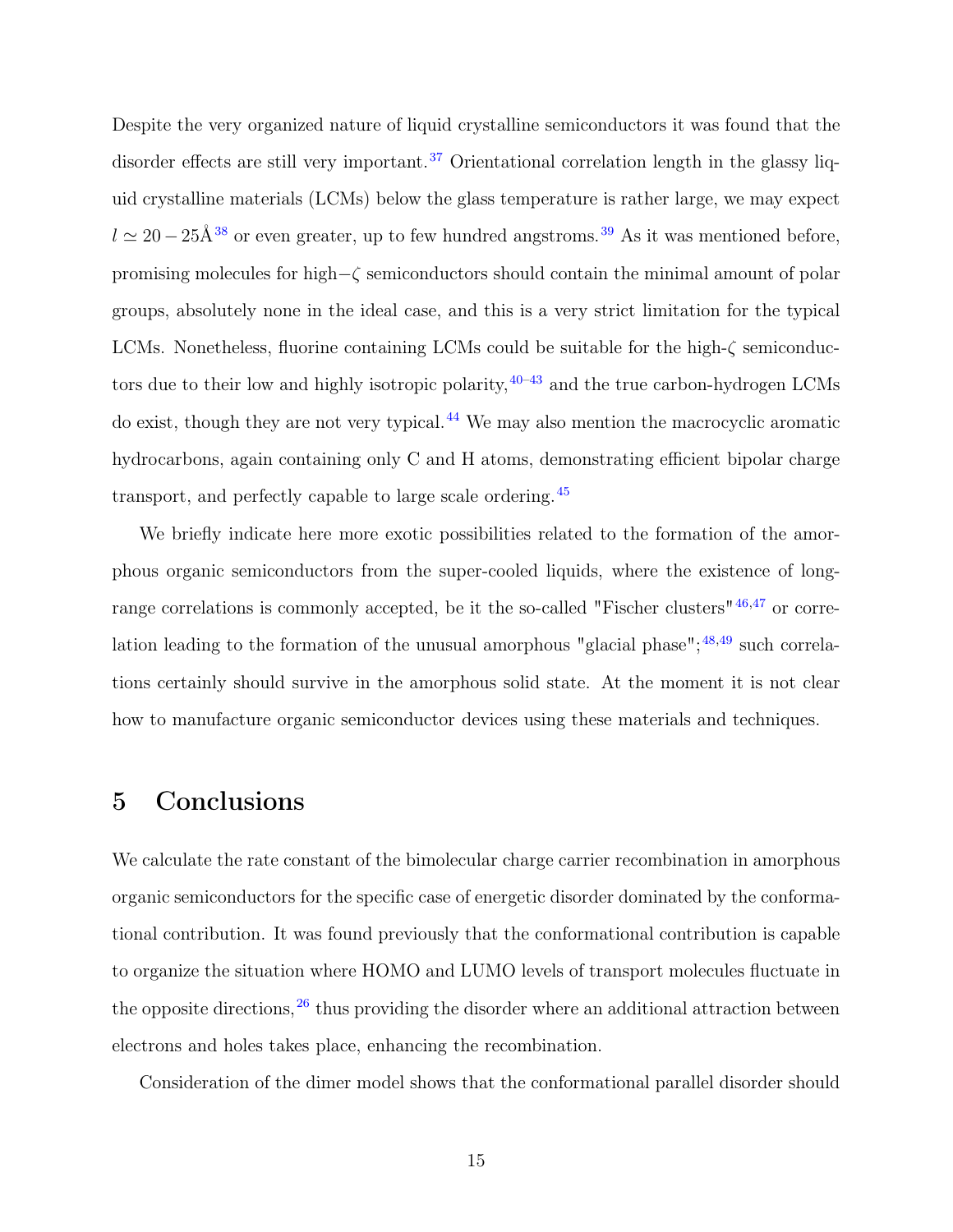be quite common in amorphous semiconductors built of C and H atoms, and Spiro-DPVBi is, probably, just the first example of the large class of organic transport materials. We suggest that liquid crystalline organic semiconductors may be very promising materials for the formation of the correlated parallel disorder and emergence of the enhanced bimolecular recombination. Even modest increase in  $\gamma$  with all other factors being the same could provide the comparable increase in the device efficiency for OLEDs. The importance of this possibility is difficult to overestimate.

### Acknowledgement

Financial support from the Ministry of Science and Higher Education of the Russian Federation (A.N. Frumkin Institute) and Program of Basic Research of the National Research University Higher School of Economics is gratefully acknowledged.

#### References

- <span id="page-15-0"></span>(1) Lakhwani, G.; Rao, A.; Friend, R. H. Bimolecular Recombination in Organic Photovoltaics. *Annu. Rev. Phys. Chem.* 2014, *65*, 557–581.
- (2) Proctor, C. M.; Kuik, M.; Nguyen, T.-Q. Charge Carrier Recombination in Organic Solar Cells. *Prog. Polym. Sci.* 2013, *38*, 1941 – 1960.
- (3) Kniepert, J.; Lange, I.; van der Kaap, N. J.; Koster, L. J. A.; Neher, D. A Conclusive View on Charge Generation, Recombination, and Extraction in As-Prepared and Annealed P3HT:PCBM Blends: Combined Experimental and Simulation Work. *Adv. Energy Mater.* 2013, *4*, No. 1301401.
- (4) Pivrikas, A.; Juška, G.; Mozer, A. J.; Scharber, M.; Arlauskas, K.; Sariciftci, N. S.; Stubb, H.; Österbacka, R. Bimolecular Recombination Coefficient as a Sensitive Test-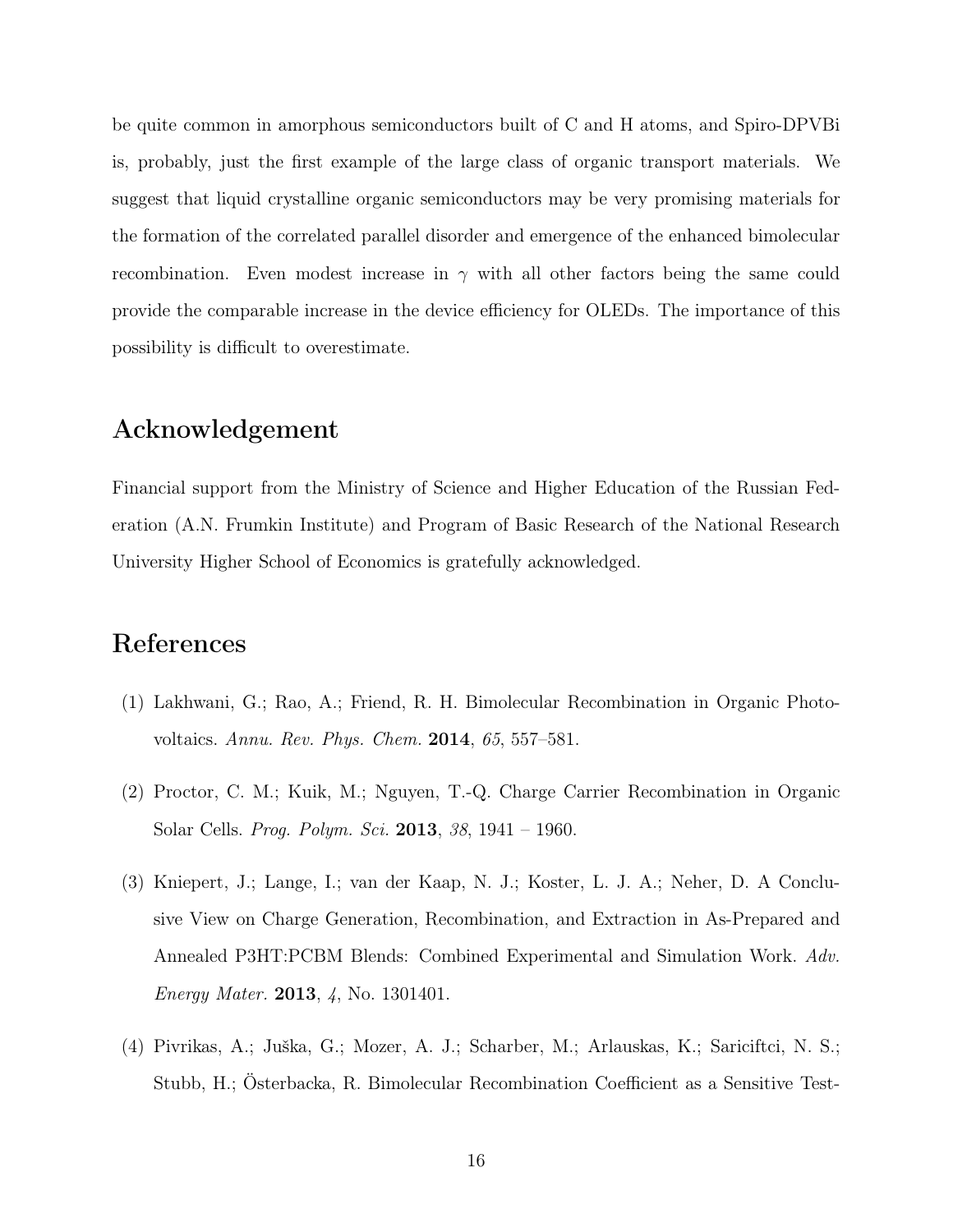ing Parameter for Low-Mobility Solar-Cell Materials. *Phys. Rev. Lett.* 2005, *94*, No. 176806.

- (5) Juška, G.; Genevičius, K.; Sliaužys, G.; Nekrašas, N.; Österbacka, R. Double Injection in Organic Bulk-Heterojunction. *J. Non-Cryst. Solids* 2008, *354*, 2858 – 2861.
- (6) Deibel, C.; Baumann, A.; Dyakonov, V. Polaron Recombination in Pristine and Annealed Bulk Heterojunction Solar Cells. *Appl. Phys. Lett.* 2008, *93*, No. 163303.
- <span id="page-16-0"></span>(7) Deibel, C.; Wagenpfahl, A.; Dyakonov, V. Origin of Reduced Polaron Recombination in Organic Semiconductor Devices. *Phys. Rev. B: Condens. Matter Mater. Phys.* 2009, *80*, No. 075203.
- <span id="page-16-1"></span>(8) Langevin, P. Recombinaison et Mobilites des Ions dans les Gaz. *Ann. Chim. Phys.* 1903, *28*, 433–530.
- <span id="page-16-2"></span>(9) Albrecht, U.; Bässler, H. Langevin-Type Charge Carrier Recombination in a Disordered Hopping System. *Phys. Status Solidi B* 1995, *191*, 455–459.
- (10) Groves, C.; Greenham, N. C. Bimolecular Recombination in Polymer Electronic Devices. *Phys. Rev. B: Condens. Matter Mater. Phys.* 2008, *78*, No. 155205.
- <span id="page-16-3"></span>(11) van der Holst, J. J. M.; van Oost, F. W. A.; Coehoorn, R.; Bobbert, P. A. Electron-Hole Recombination in Disordered Organic Semiconductors: Validity of the Langevin Formula. *Phys. Rev. B: Condens. Matter Mater. Phys.* 2009, *80*, No. 235202.
- <span id="page-16-4"></span>(12) Blom, P. W. M.; de Jong, M. J. M.; Breedijk, S. Temperature Dependent Electron-Hole Recombination in Polymer Light-Emitting Diodes. *Appl. Phys. Lett.* 1997, *71*, 930–932.
- (13) Blom, P.; Jong, M. D. Device Operation of Polymer Light-Emitting Diodes. *Philips J. Res.* 1998, *51*, 479 – 494.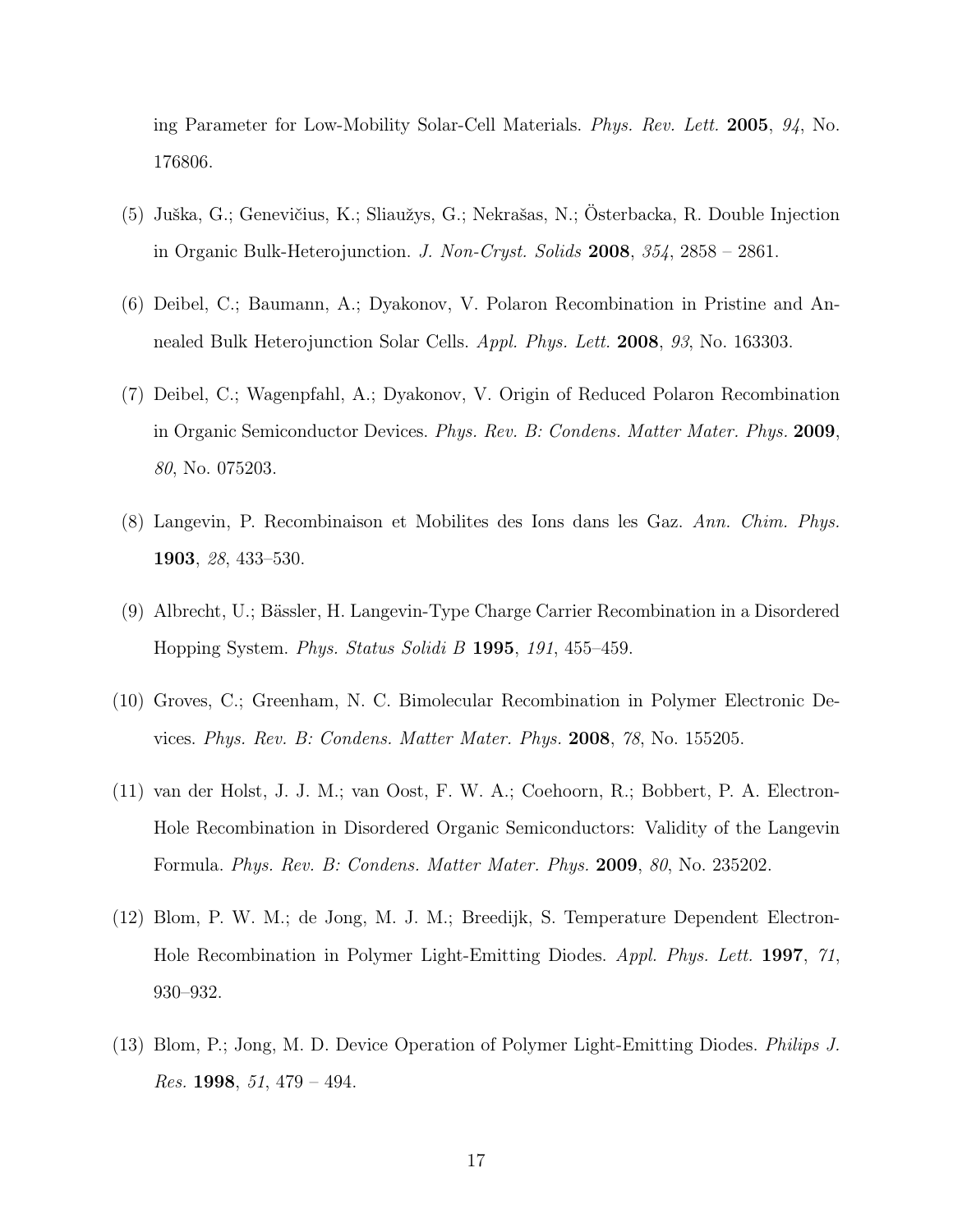- (14) Dicker, G.; de Haas, M. P.; Siebbeles, L. D.; Warman, J. M. Electrodeless Time-Resolved Microwave Conductivity Study of Charge-Carrier Photogeneration in Regioregular Poly(3-Hexylthiophene) Thin Films. *Phys. Rev. B: Condens. Matter Mater. Phys.* 2004, *70*, No. 045203.
- (15) Pivrikas, A.; Juška, G.; Österbacka, R.; Westerling, M.; Viliūnas, M.; Arlauskas, K.; Stubb, H. Langevin Recombination and Space-Charge-Perturbed Current Transients in Regiorandom Poly(3-Hexylthiophene). *Phys. Rev. B: Condens. Matter Mater. Phys.* 2005, *71*, No. 125205.
- (16) Kuik, M.; Wetzelaer, G. A. H.; Laddé, J. G.; Nicolai, H. T.; Wildeman, J.; Sweelssen, J.; Blom, P. W. M. The Effect of Ketone Defects on the Charge Transport and Charge Recombination in Polyfluorenes. *Adv. Funct. Mater.* 2011, *21*, 4502–4509.
- (17) Kuik, M.; Nicolai, H. T.; Lenes, M.; Wetzelaer, G. A. H.; Lu, M.; Blom, P. W. M. Determination of the Trap-Assisted Recombination Strength in Polymer Light Emitting Diodes. *Appl. Phys. Lett.* 2011, *98*, No. 093301.
- <span id="page-17-0"></span>(18) Wetzelaer, G. A. H.; Kuik, M.; Nicolai, H. T.; Blom, P. W. M. Trap-Assisted and Langevin-Type Recombination in Organic Light-Emitting Diodes. *Phys. Rev. B: Condens. Matter Mater. Phys.* 2011, *83*, No. 165204.
- <span id="page-17-1"></span>(19) Novikov, S. V. Bimolecular Recombination of Charge Carriers in Polar Amorphous Organic Semiconductors: Effect of Spatial Correlation of the Random Energy Landscape. *J. Phys. Chem. C* 2018, *113*, 22856–22863.
- <span id="page-17-2"></span>(20) Heiber, M. C.; Baumbach, C.; Dyakonov, V.; Deibel, C. Encounter-Limited Charge-Carrier Recombination in Phase-Separated Organic Semiconductor Blends. *Phys. Rev. Lett.* 2015, *114*, 136602.
- <span id="page-17-3"></span>(21) Heiber, M. C.; Nguyen, T.-Q.; Deibel, C. Charge carrier concentration dependence of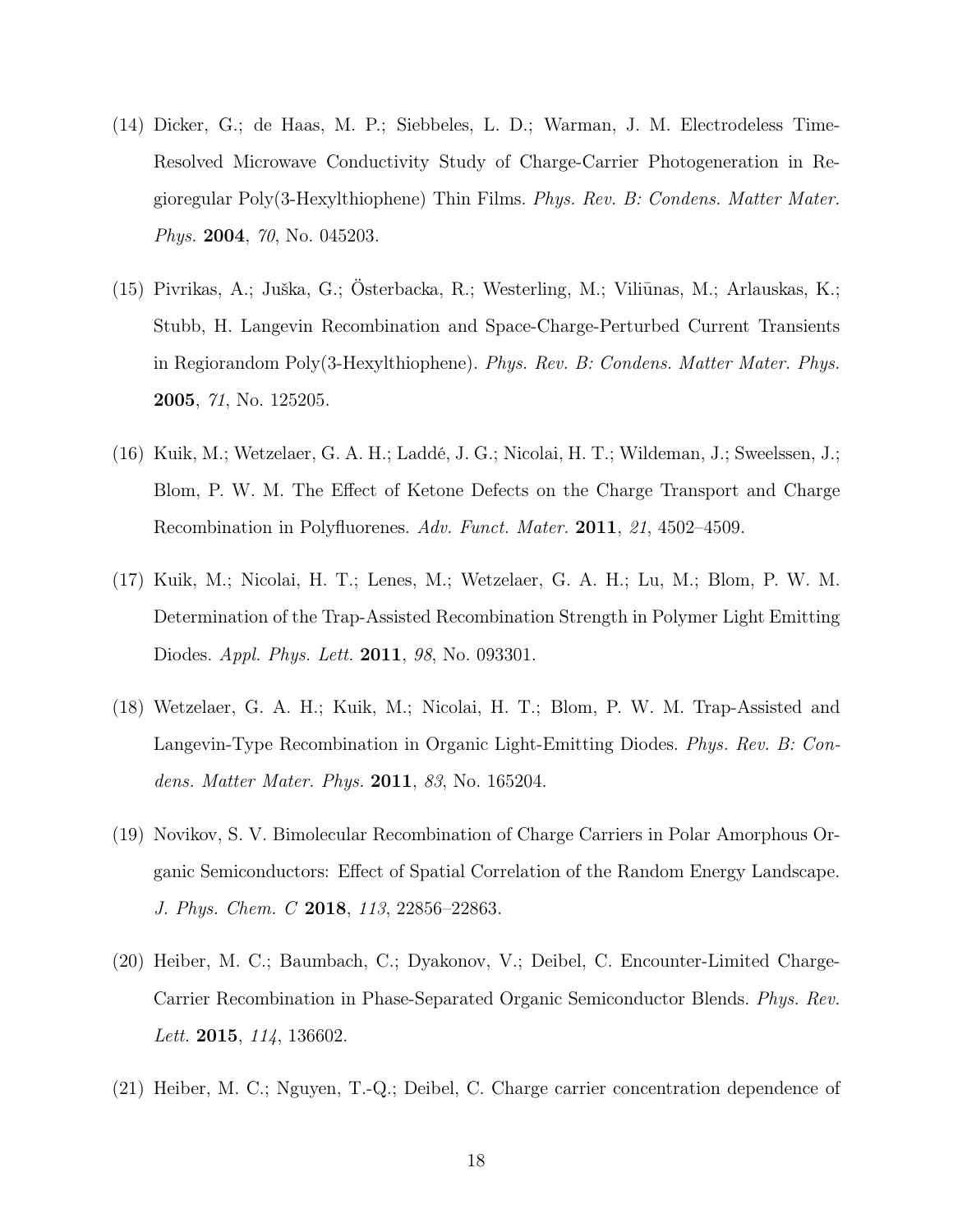encounter-limited bimolecular recombination in phase-separated organic semiconductor blends. *Phys. Rev. B: Condens. Matter Mater. Phys.* 2016, *93*, 205204.

- <span id="page-18-0"></span>(22) Zhao, C.; Li, C.; Li, Y.; Qiu, Y.; Duan, L. Understanding the operational lifetime expansion methods of thermally activated delayed fluorescence sensitized OLEDs: a combined study of charge trapping and exciton dynamics. *Mater. Chem. Front.* 2019, *3*, 1181–1191.
- <span id="page-18-1"></span>(23) Li, C.; Duan, L.; Zhang, D.; Qiu, Y. Thermally Activated Delayed Fluorescence Sensitized Phosphorescence: A Strategy To Break the Trade-Off between Efficiency and Efficiency Roll-Off. *ACS Appl. Mater. Interfaces* 2015, *7*, 15154–15159.
- <span id="page-18-2"></span>(24) Dunlap, D. H.; Novikov, S. V. Charge Transport in Molecularly Doped Polymers: a Catalog of Correlated Disorder Arising from Long-range Interactions. *SPIE Proc.* 1997, *3144*, 80–91.
- <span id="page-18-3"></span>(25) May, F.; Baumeier, B.; Lennartz, C.; Andrienko, D. Can Lattice Models Predict the Density of States of Amorphous Organic Semiconductors? *Phys. Rev. Lett.* 2012, *109*, No. 136401.
- <span id="page-18-4"></span>(26) Massé, A.; Friederich, P.; Symalla, F.; Liu, F.; Meded, V.; Coehoorn, R.; Wenzel, W.; Bobbert, P. A. Effects of Energy Correlations and Superexchange on Charge Transport and Exciton Formation in Amorphous Molecular Semiconductors: An *ab Initio* Study. *Phys. Rev. B: Condens. Matter Mater. Phys.* 2017, *95*, No. 115204.
- <span id="page-18-5"></span>(27) Baumeier, B.; Kirkpatrick, J.; Andrienko, D. Density-functional Based Determination of Intermolecular Charge Transfer Properties for Large-scale Morphologies. *Phys. Chem. Chem. Phys.* 2010, *12*, 11103–11113.
- <span id="page-18-6"></span>(28) Troisi, A.; Shaw, A. Very Large π-Conjugation Despite Strong Nonplanarity: A Path for Designing New Semiconducting Polymers. *J. Phys. Chem. Lett.* 2016, *7*, 4689–4694.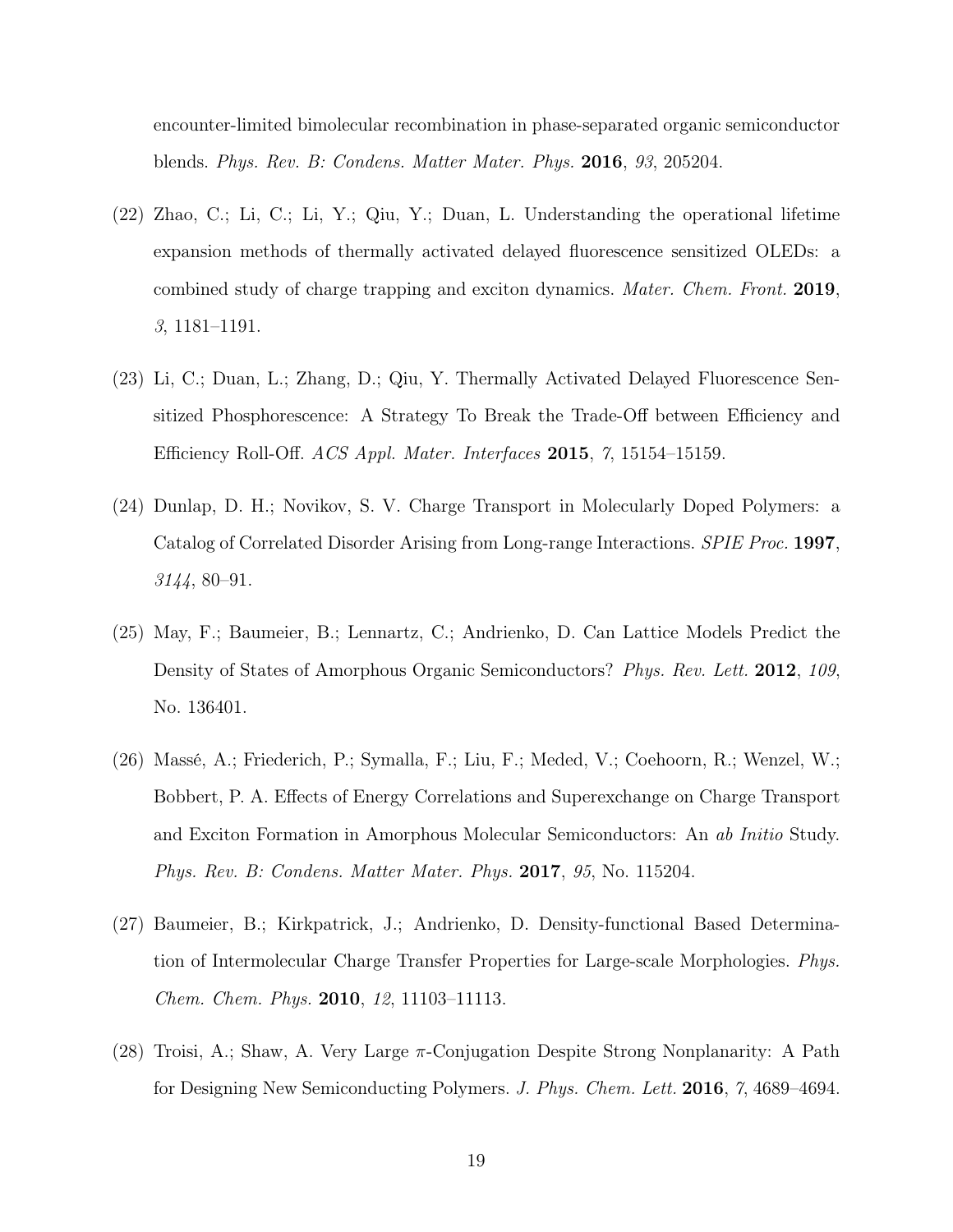- <span id="page-19-0"></span>(29) Chunwaschirasiri, W.; Tanto, B.; Huber, D. L.; Winokur, M. J. Chain Conformations and Photoluminescence of Poly(Di-n-Octylfluorene). *Phys. Rev. Lett.* 2005, *94*, 107402.
- <span id="page-19-1"></span>(30) Bässler, H. Charge Transport in Disordered Organic Photoconductors. A Monte Carlo Study. *Phys. Status Solidi B* 1993, *175*, 15–56.
- <span id="page-19-2"></span>(31) Ruhstaller, B.; Beierlein, T.; Riel, H.; Karg, S.; Scott, J. C.; Riess, W. Simulating Electronic and Optical Processes in Multilayer Organic Light-Emitting Devices. *IEEE J. Sel. Top. Quantum Electron.* 2003, *9*, 723–731.
- <span id="page-19-3"></span>(32) Garnier, F.; Hajlaoui, R.; El Kassmi, A.; Horowitz, G.; Laigre, L.; Porzio, W.; Armanini, M.; Provasoli, F. Dihexylquaterthiophene, A Two-Dimensional Liquid Crystallike Organic Semiconductor with High Transport Properties. *Chem. Mater.* 1998, *10*, 3334–3339.
- (33) McCulloch, I.; Heeney, M.; Bailey, C.; Genevicius, K.; MacDonald, I.; Shkunov, M.; Sparrowe, D.; Tierney, S.; Wagner, R.; Zhang, W. et al. Liquid-Crystalline Semiconducting Polymers with High Charge-Carrier Mobility. *Nat. Mater.* 2006, *5*, 328–333.
- (34) Bushby, R. J., Kelly, S. M., O'Neill, M., Eds. *Liquid Crystalline Semiconductors: Materials, Properties and Applications*; Springer: Dordrecht, The Netherlands, 2012.
- (35) Eichhorn, H. Mesomorphic Phthalocyanines, Tetraazaporphyrins, Porphyrins and Triphenylenes as Charge-Transporting Materials. *J. Porphyrins Phthalocyanines* 2000, *4*, 88–102.
- <span id="page-19-4"></span>(36) Woon, K. L.; Aldred, M. P.; Vlachos, P.; Mehl, G. H.; Stirner, T.; Kelly, S. M.; O'Neill, M. Electronic Charge Transport in Extended Nematic Liquid Crystals. *Chem. Mater.* 2006, *18*, 2311–2317.
- <span id="page-19-5"></span>(37) Duzhko, V.; Aqad, E.; Imam, M. R.; Peterca, M.; Percec, V.; Singer, K. D. Long-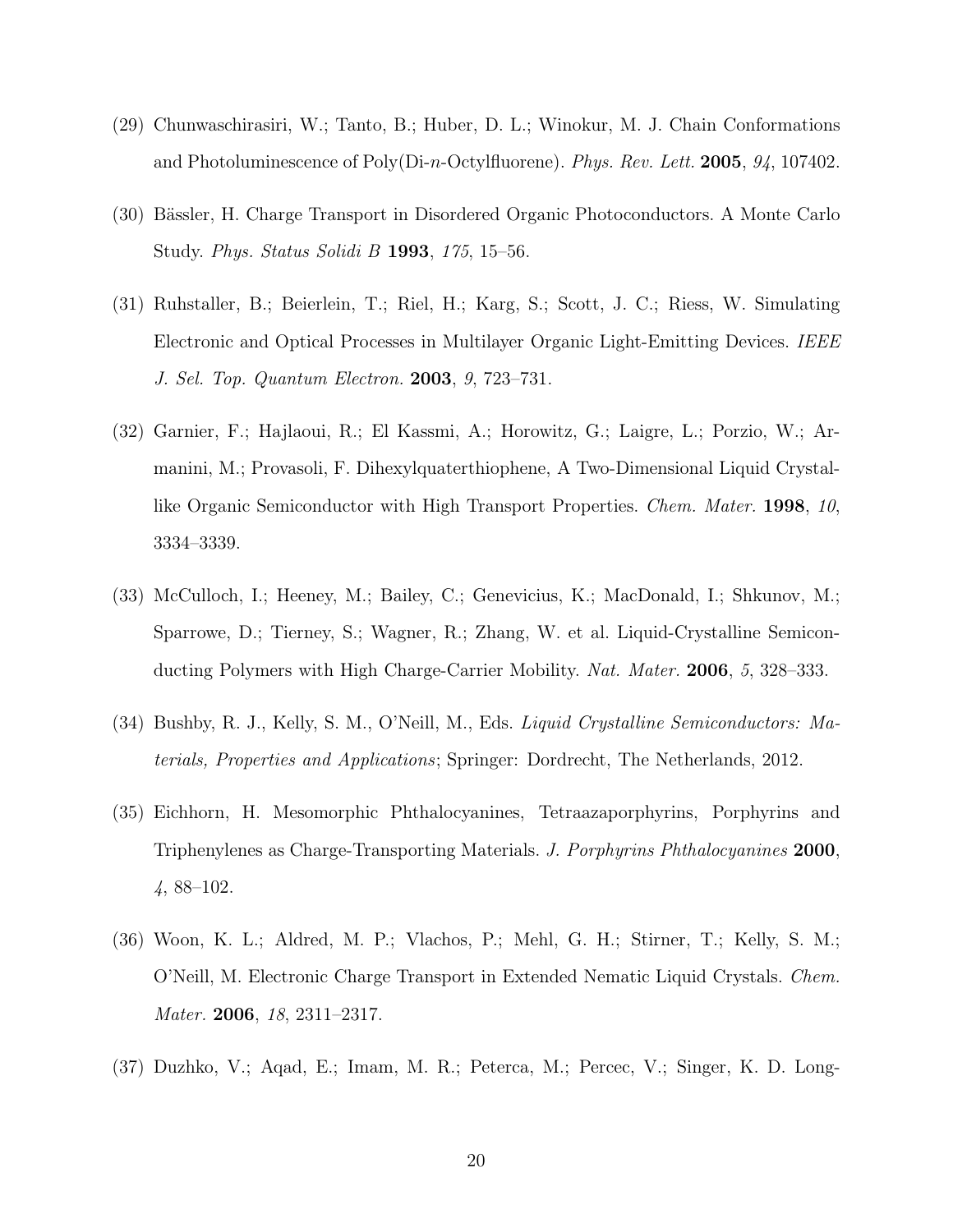Range Electron Transport in a Self-Organizing n-Type Organic Material. *Appl. Phys. Lett.* 2008, *92*, No. 113312.

- <span id="page-20-0"></span>(38) Mansaré, T.; Decressain, R.; Gors, C.; Dolganov, V. K. Phase Transformations And Dynamics Of 4-Cyano-4'-Pentylbiphenyl (5cb) By Nuclear Magnetic Resonance, Analysis Differential Scanning Calorimetry, And Wideangle X-Ray Diffraction Analysis. *Mol. Cryst. Liq. Cryst.* 2002, *382*, 97–111.
- <span id="page-20-1"></span>(39) de Gennes, P.; Prost, J. *The physics of liquid crystals*; Oxford University Press: Oxford, 1995; Chapter 2.
- <span id="page-20-2"></span>(40) Chen, L.; Brock, J. D.; Huang, J.; Kumar, S. Critical behavior at the nematic–to– smectic-A transition in a nonpolar liquid crystal with wide nematic range. *Phys. Rev. Lett.* 1991, *67*, 2037–2040.
- (41) Dunmur, D. A.; Toriyama, K. Dipole-Dipole Association of Polar Molecules in a Non-Polar Liquid Crystal Solvent. *Mol. Cryst. Liq. Cryst.* 1991, *198*, 201–213.
- (42) Dunmur, D. A.; Hitchen, D. A.; Xi-Jun, H. The Physical and Molecular Properties of Some Nematic Fluorobiphenylalkanes. *Mol. Cryst. Liq. Cryst.* 1986, *140*, 303–318.
- <span id="page-20-3"></span>(43) Achard, M. F.; Hardouin, F.; Sigaud, G.; Gasparoux, H. Orientational Order and Enthalpic Measurements on Binary Mixtures at the  $N - S<sub>A</sub>$  Transition: Comparison with McMillan' Models. *J. Chem. Phys.* 1976, *65*, 1387–1392.
- <span id="page-20-4"></span>(44) Marrucci, L.; Paparo, D.; Vetrano, M. R.; Colicchio, M.; Santamato, E.; Viscardi, G. Role of Dye Structure in Photoinduced Reorientation of Dye-Doped Liquid Crystals. *J. Chem. Phys.* 2000, *113*, 10361–10366.
- <span id="page-20-5"></span>(45) Nakanishi, W.; Yoshioka, T.; Taka, H.; Xue, J. Y.; Kita, H.; Isobe, H. [n]Cyclo-2,7- Naphthylenes: Synthesis and Isolation of Macrocyclic Aromatic Hydrocarbons having Bipolar Carrier Transport Ability. *Angew. Chem.* 2011, *123*, 5435–5438.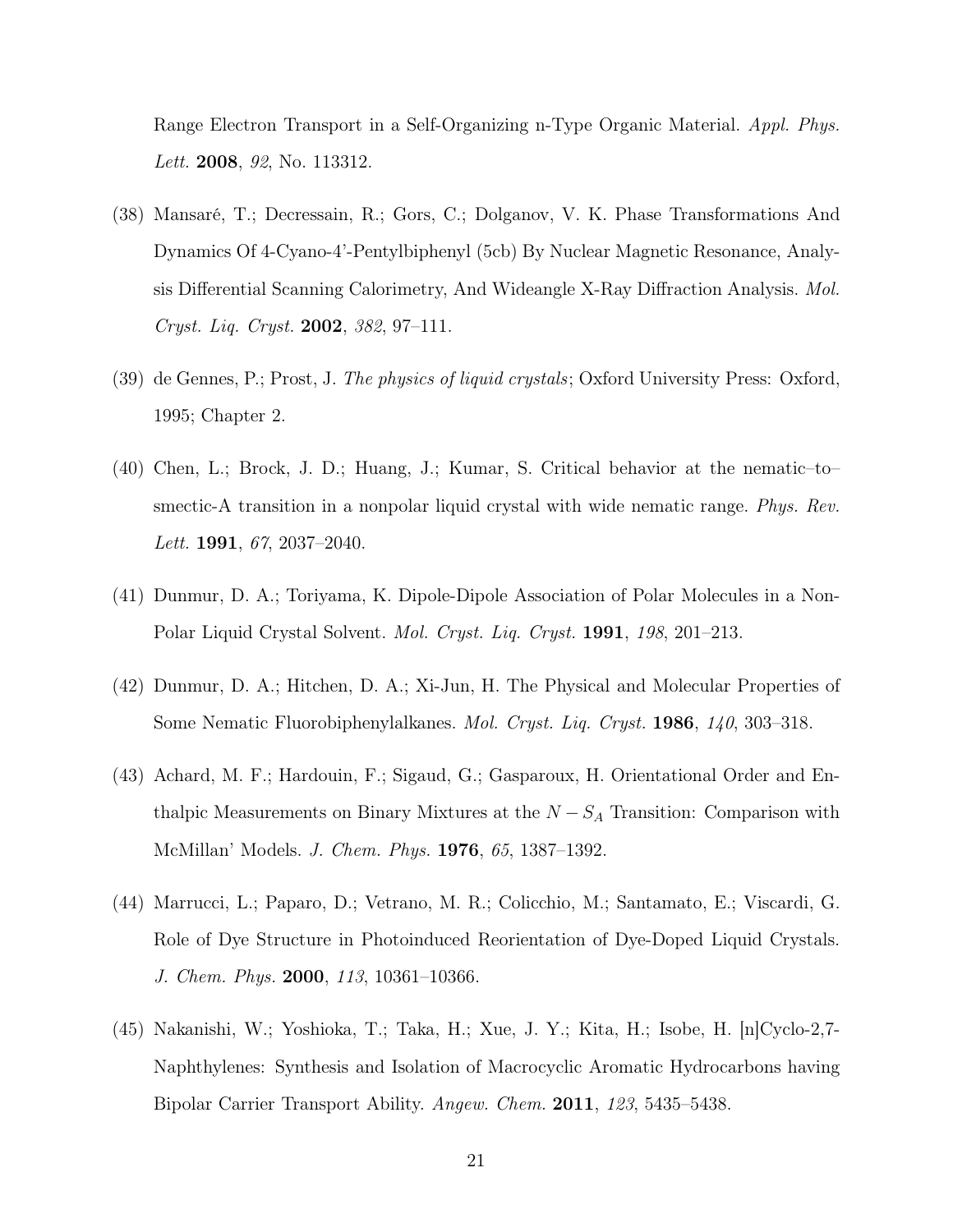- <span id="page-21-0"></span>(46) Angell, C. A.; Ngai, K. L.; McKenna, G. B.; McMillan, P. F.; Martin, S. W. Relaxation in Glassforming Liquids and Amorphous Solids. *J. Appl. Phys.* 2000, *88*, 3113–3157.
- <span id="page-21-1"></span>(47) Angell, C. A.; Zhao, Z. Fluctuations, Clusters, and Phase Transitions in Liquids, Solutions, and Glasses: from Metastable Water to Phase Change Memory Materials. *Faraday Discuss.* 2013, *167*, 625–641.
- <span id="page-21-2"></span>(48) Alba-Simionesco, C.; Tarjus, G. Experimental Evidence of Mesoscopic Order in the Apparently Amorphous Glacial Phase of the Fragile Glass Former Triphenylphosphite. *Europhys. Lett.* 2000, *52*, 297–303.
- <span id="page-21-3"></span>(49) Hassaine, M.; Jiménez-Riobóo, R. J.; Sharapova, I. V.; Korolyuk, O. A.; Krivchikov, A. I.; Ramos, M. A. Thermal Properties and Brillouin-Scattering Study of Glass, Crystal, and "Glacial" States in n-Butanol. *J. Chem. Phys.* 2009, *131*, No. 174508.